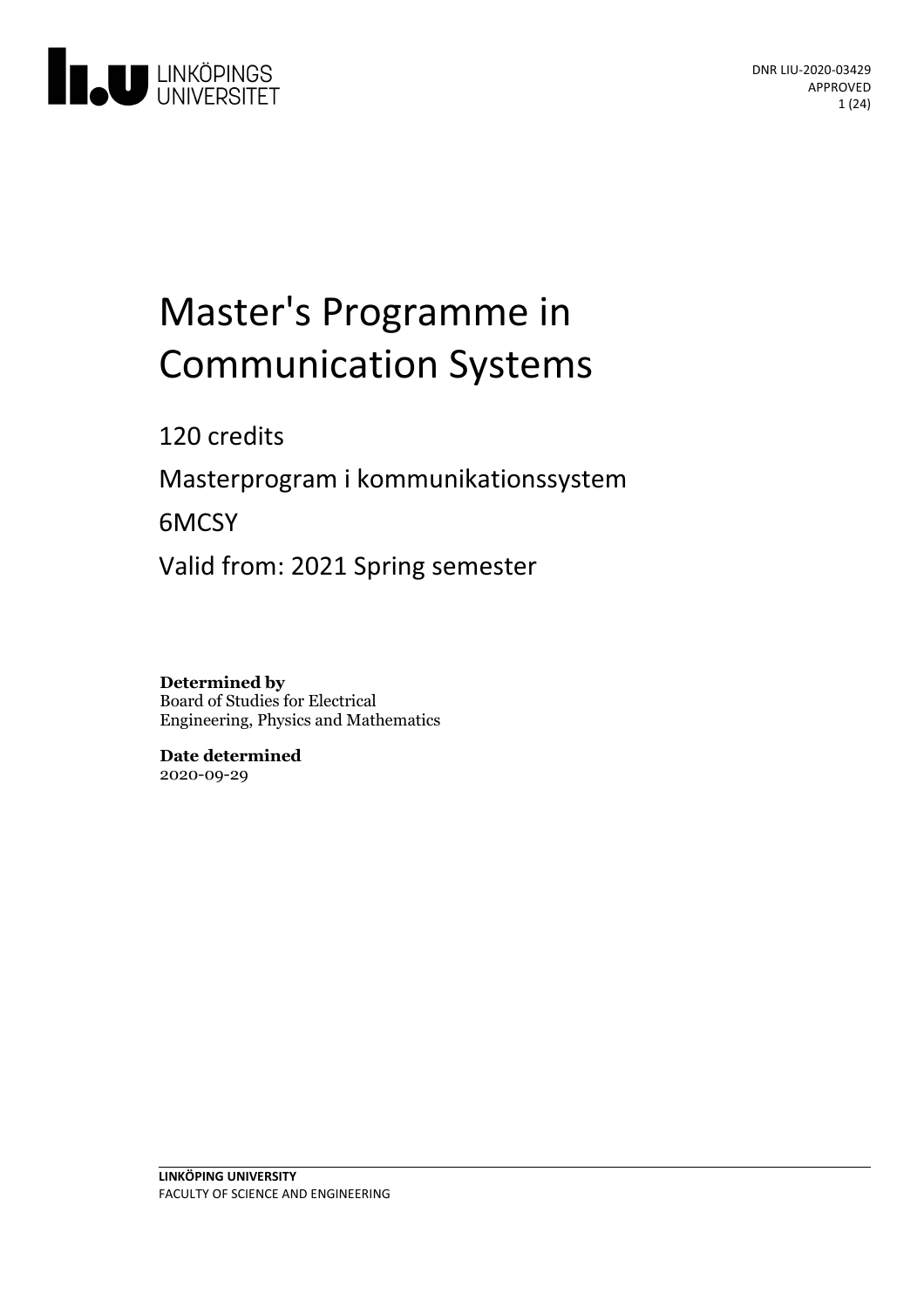# Purpose

The Communication Systems master's program offers a broad curriculum in communications systems focusing on the fundamental principles of systems engineering and the design of digital and wireless communications systems. This master program is highly competitive and requires a high amount of effort and

The Communication Systems master's programme prepares the students for a continued career as engineers working in the telecommunications industry or as Ph.D. students. Students will have access to a world-class research infrastructure at Linköping University. Current projects focus on the design and optimization of wireless communications networks, and signal processing for communications.<br>Specifically the program offers a range of courses with a solid theoretical

nucleus in communication systems engineering. Topics covered include: communication theory, coding, modulation, signal processing, and design and optimization of communication systems and networks. The program is given in close association with the industry and students will have access both to an extensive network of industry contacts and opportunities to complete their master's thesis work.

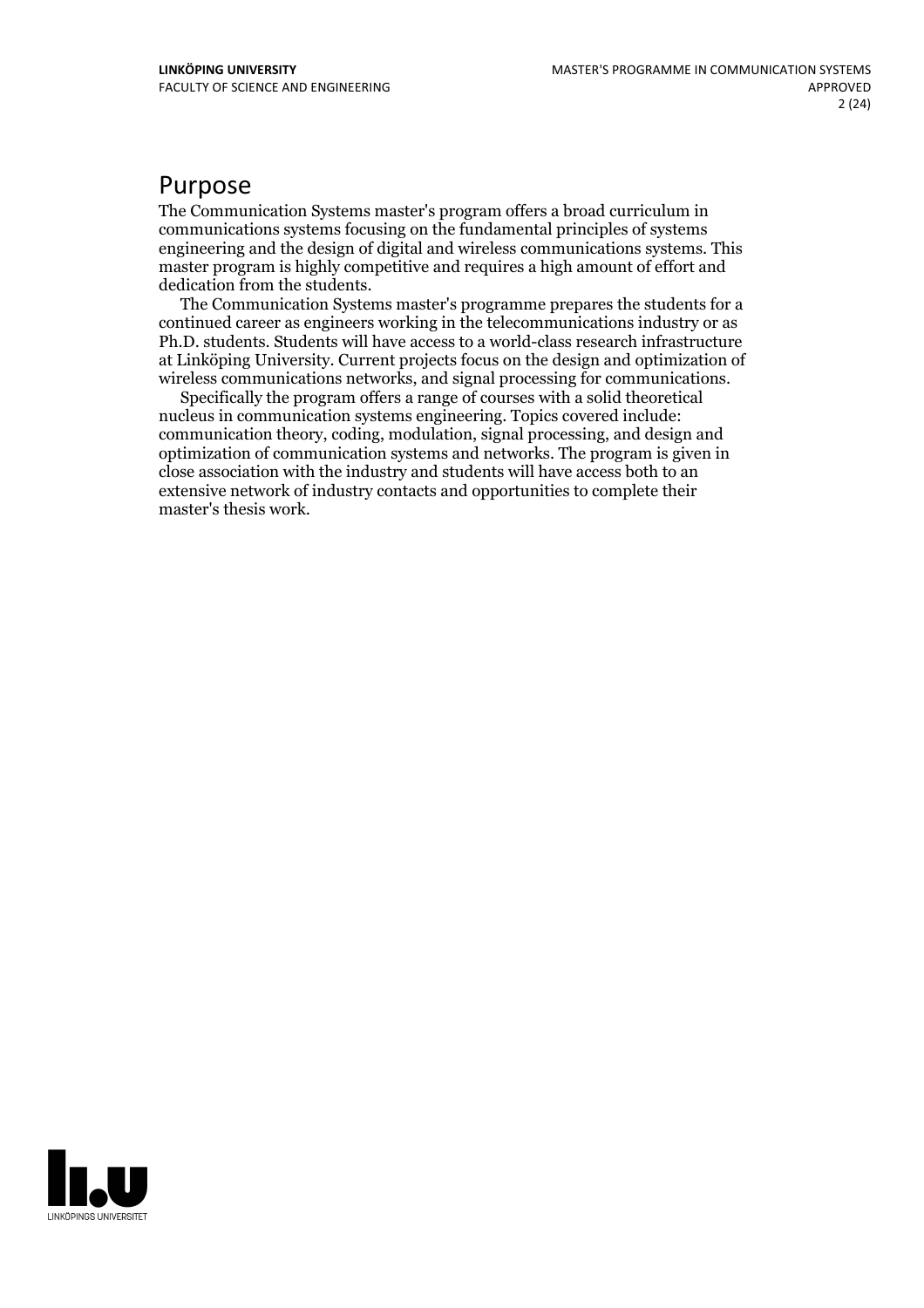# Aim

Graduates from the Master's programme in Communication Systems should in

### **Knowledge and reasoningin mathematics, natural sciences, and engineering**

- have a solid knowledge of signal theory, telecommunication theory, and
- modern wireless communication systems.<br>• have specialized knowledge in modern radio communications and baseband signal processing techniques
- be able to carry out modeling, simulation, and design of modern communication links and networks.

## **Personal and professional skills and attributes:**

- be able to formulate a model for a relevant problem and critically evaluate its validity.<br>• be creative, enterprising and take responsibility for their own contribution
- to the solution of a problem.

### **Interpersonal skills: Teamwork and communication:**

- be capable of teamwork and active collaboration within a group by sharing tasks and responsibilities
- be able to initialize, plan, carry out and evaluate scientific and engineering projects
- be able to communicate and to give presentations in English, orally and in writing

### **Conceiving, designing, implementing, and operatingsystems in the enterprise and social context:**

shape a deep insight into the broad field of science and engineering, from initial concepts to implementation aspects

# Teaching and working methods

The programme comprises four semesters and begins with two semesters of compulsory courses in communication systems engineering, for example: digital communications, wireless systems, information networks, and image and audio coding. From the third semester the students can select a set of elective mathematics and physics. In addition, the third semester includes a compulsory project course that teaches the students project management skills and gives them the opportunity to apply their knowledge in practice in a team environment. The final (4th) semester is dedicated to the master thesis project. The thesis project can be carried out either in the university, at a company, or abroad (the academic requirements are the same).

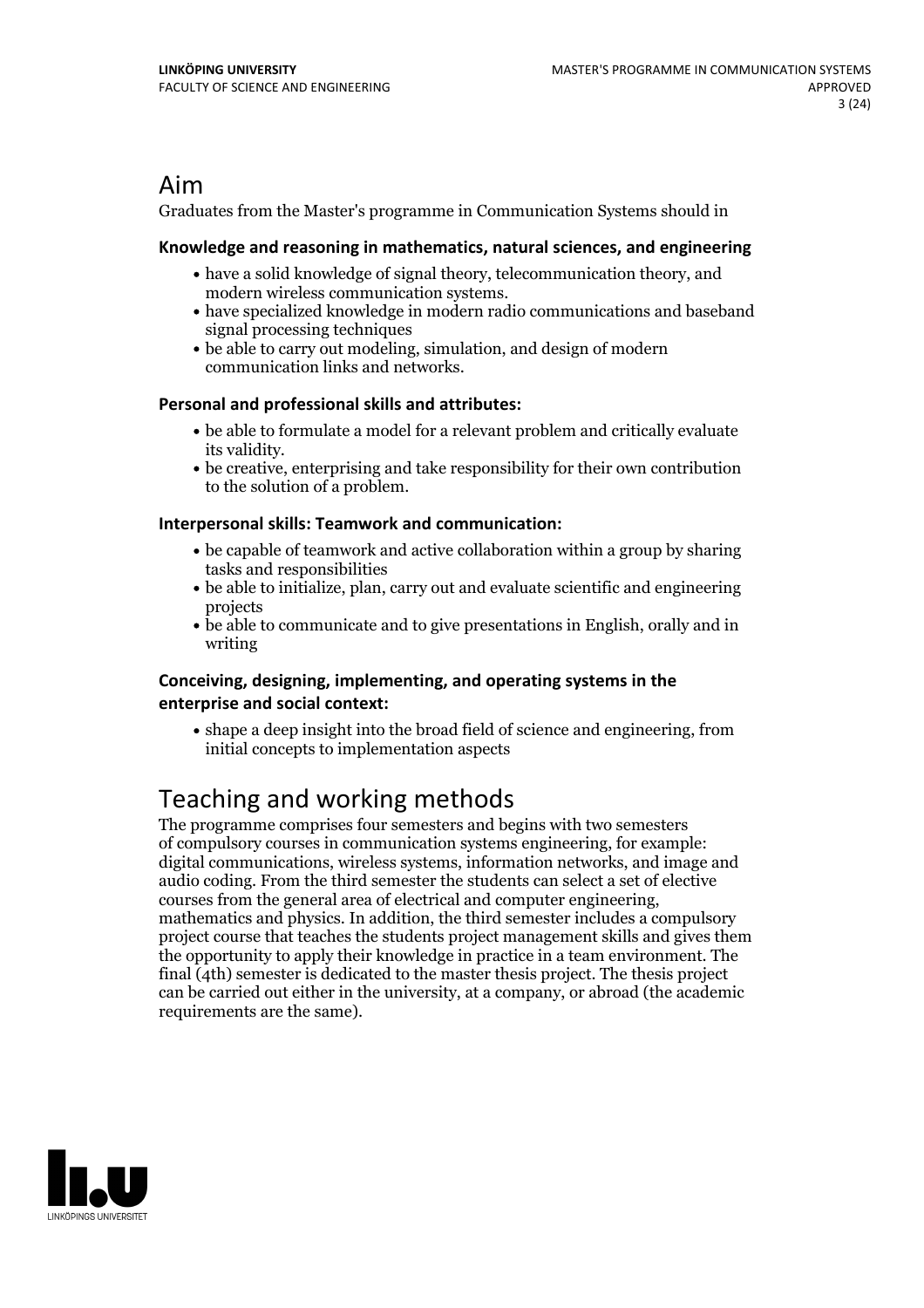# Entry requirements

- Bachelor's degree in electrical engineering or equivalent. The Bachelor's degree (equivalent to a Swedish Kandidatexamen) shall be from an
- internationally recognised university. <sup>30</sup> ECTS credits in mathematics/applied mathematics, including courses in linear algebra and probability theory
- A course in basic programming
- A course in signals and systems
- English corresponding to the level of English in Swedish upper secondary education (English 6/B). This is normally attested by means of an internationally recognised test. (Exemption from Swedish)

Selection for the January application round is based on merit rating (grade tariff) at three levels. If necessary, applicants within the same merit group will be selected by lot.

- Group 1: High
- Group 2: Good
- Group 3: Low

# Degree thesis

The thesis should be based on high quality scientific content and carried out in close contact with the research groups involved in the programme.

# Degree requirements

- Bachelor's degree as specified in the entrance requirements
- All compulsory and elective courses from the curriculum completed so that 120 ECTS is reached
- At least 90 ECTS on advanced level including 30 ECTS credits courses from the main field of study Electrical Engineering and 30 ECTS master's thesis in the main field of study Electrical Engineering
- Master's thesis (30 ECTS) on advanced level, in the main field of study Electrical Engineering, examined at the Faculty of Science and Engineering

Courses overlapping each other regarding contents are not allowed to be included in the degree. Courses used for the Bachelor's degree can never be included in the Master's degree.

# Degree in Swedish

Teknologie masterexamen i Elektroteknik, 120 hp

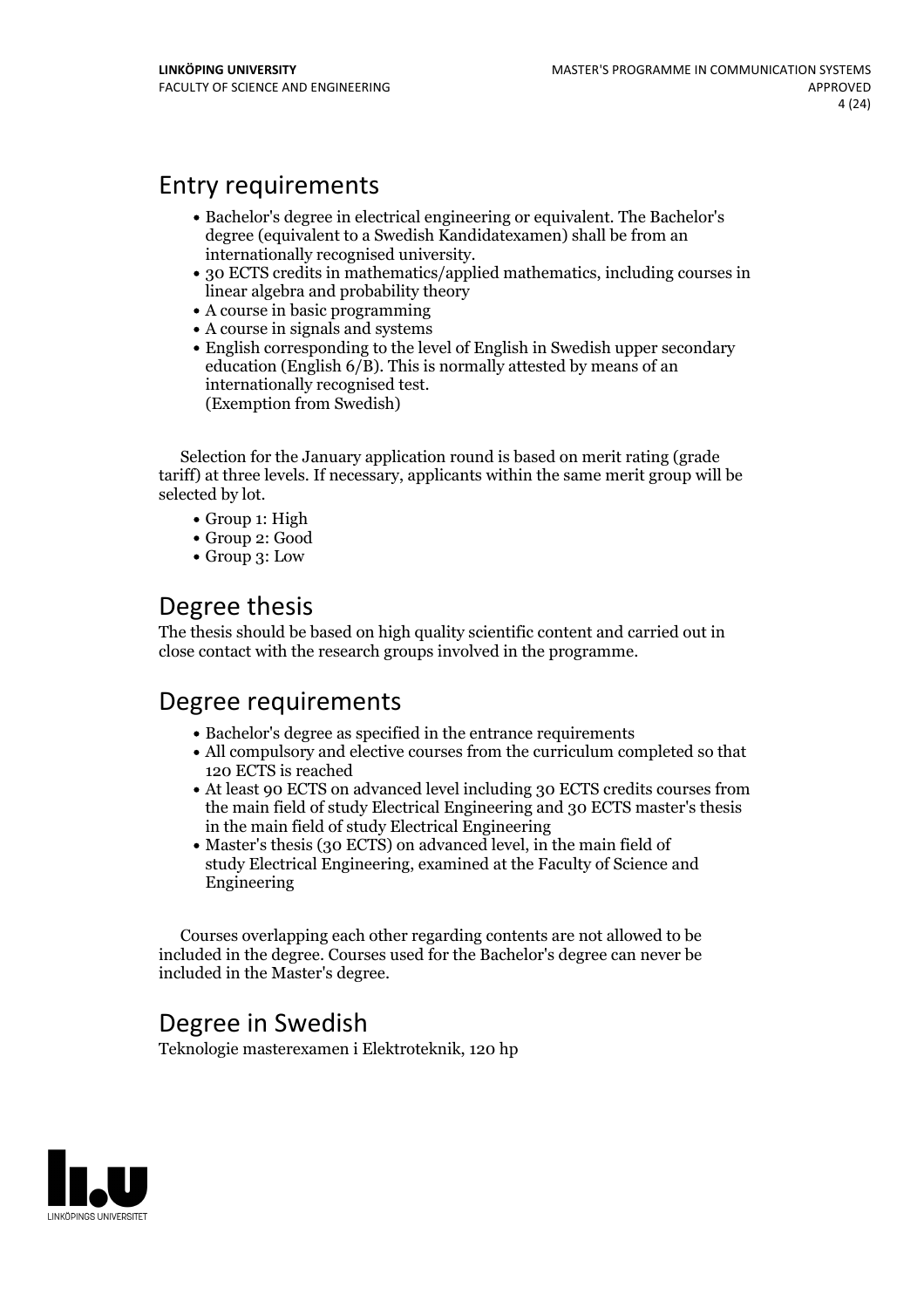# Degree in English

Master of Science in Electrical Engineering, 120 credits

# Specific information

Certain PhD courses can be taken by master students. Please contact the directors of graduate studies:

- Department of Electrical Engineering, forskarstudierektor@isy.liu.se
- Department of Computer and Information Science, forskarstudierektor@ida.liu.se

In order to include a graduate course in the degree the student must apply to the Faculty Programme Board of Electrical Engineering, Physics and Mathematics.

# Common rules

See the Common rules tab regarding eligibility, admission, leave, postponement, study break or admission to the latter part of the program.

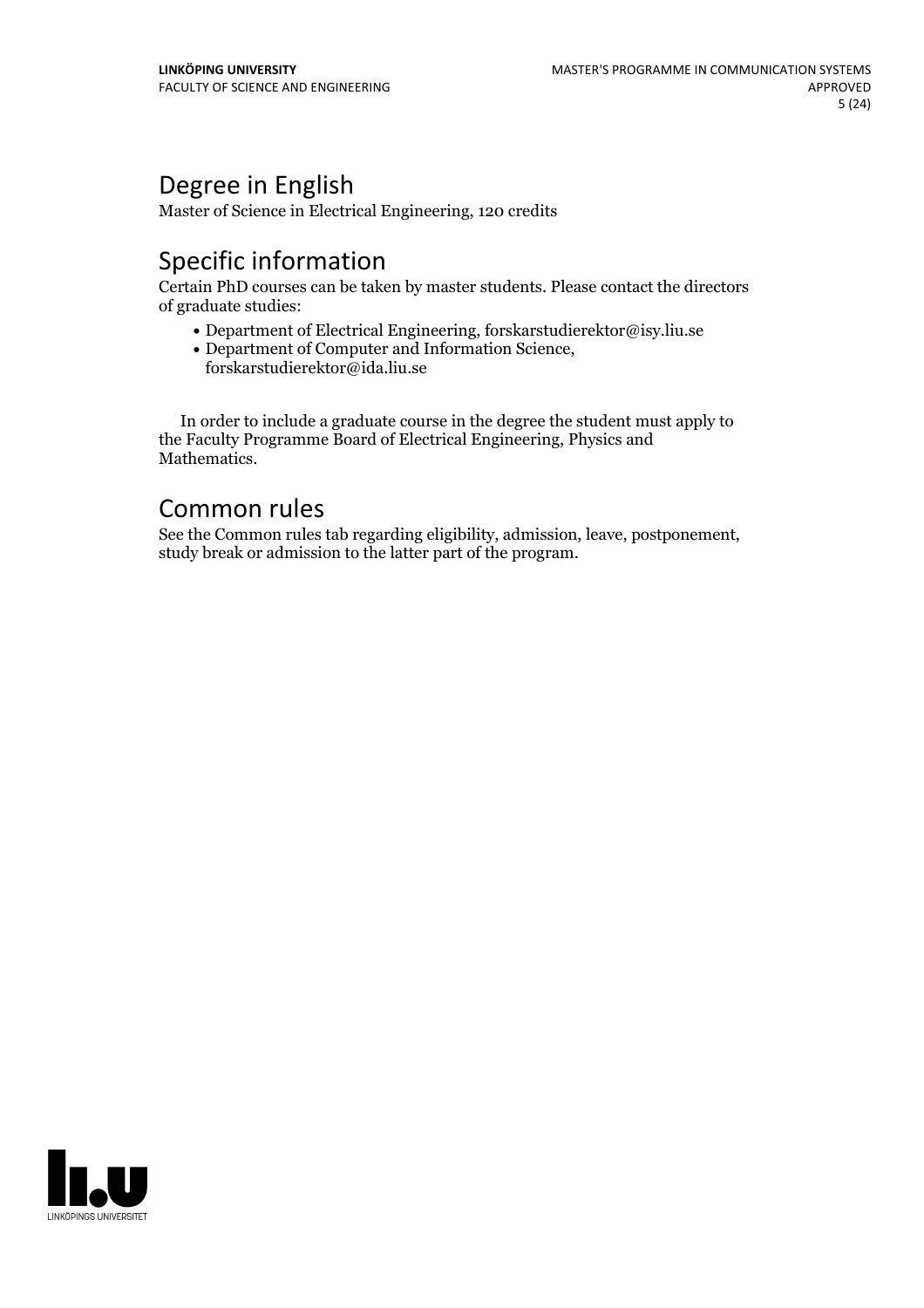# **Curriculum**

# **Semester 1 (Autumn 2021)**

| Course<br>code     | Course name                         | <b>Credits</b> | Level | Timetable<br>module | <b>ECV</b> |
|--------------------|-------------------------------------|----------------|-------|---------------------|------------|
| Period 1           |                                     |                |       |                     |            |
| TSDT14             | Signal Theory                       | 6              | A1X   | 1                   | C          |
| TSKS01             | <b>Digital Communication</b>        | $6*$           | A1X   | 4                   | C          |
| TSKS15             | Detection and Estimation of Signals | 6              | A1X   | 2                   | C          |
| Period 2           |                                     |                |       |                     |            |
| TSKS01             | <b>Digital Communication</b>        | $6*$           | A1X   | 4                   | C          |
| TSRT78             | Digital Signal Processing           | 6              | A1X   | 2                   | C          |
| TDDE01             | Machine Learning                    | 6              | A1X   | 1                   | E          |
| TSIN <sub>02</sub> | Internetworking                     | 6              | A1X   | 1                   | Е          |

# **Semester 2 (Spring 2022)**

| Course<br>code | Course name                                          | <b>Credits</b> | Level | Timetable<br>module | <b>ECV</b> |
|----------------|------------------------------------------------------|----------------|-------|---------------------|------------|
| Period 1       |                                                      |                |       |                     |            |
| THEN24         | Communication, Ethics and Sustainable<br>Development | $6*$           | G1X   |                     |            |
| TSBK08         | Data Compression                                     | 6              | A1X   | 2                   | C          |
| TSKS13         | <b>Wireless Communications</b>                       | 6              | A1X   | 4                   |            |
| Period 2       |                                                      |                |       |                     |            |
| THEN24         | Communication, Ethics and Sustainable<br>Development | 6*             | G1X   |                     |            |
| TSKS14         | <b>Multiple Antenna Communications</b>               | 6              | A1X   | 3                   | C          |
| TSKS16         | Signal Processing for Communications                 | 6              | A1X   | 1                   |            |

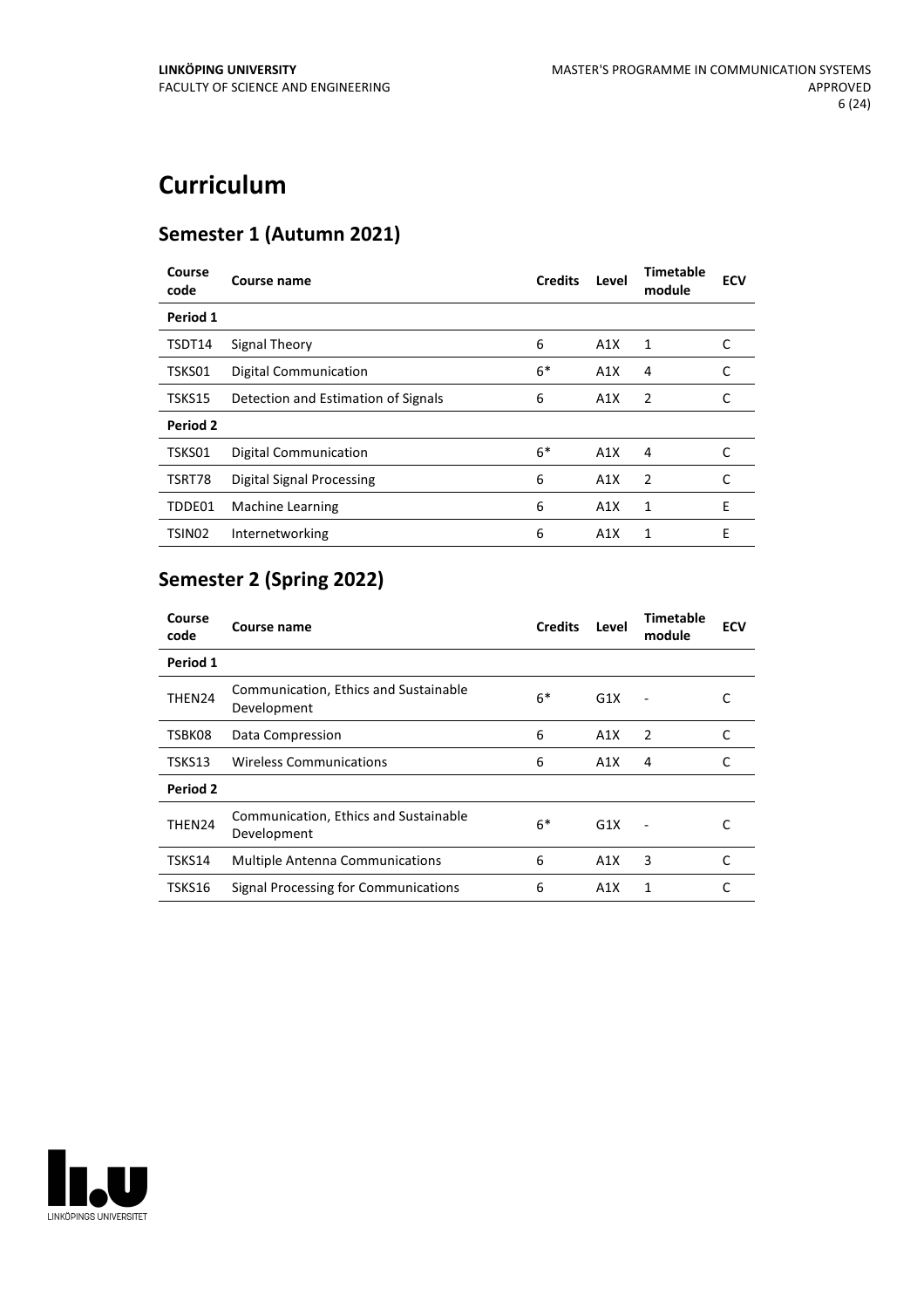# **Semester 3 (Autumn 2022)**

| Course<br>code     | <b>Course name</b>                                                          | <b>Credits</b> | Level | <b>Timetable</b><br>module | <b>ECV</b> |
|--------------------|-----------------------------------------------------------------------------|----------------|-------|----------------------------|------------|
| Period 1           |                                                                             |                |       |                            |            |
| TSIN01             | <b>Information Networks</b>                                                 | 6              | A1X   | 3                          | C          |
| TSKS12             | Modern Channel Coding, Inference and<br>Learning                            | 6              | A1X   | 1                          | C          |
| TSKS23             | Project Course in Signal Processing,<br>Communications and Networking, CDIO | $12*$          | A1X   | 4                          | C          |
| <b>TNE071</b>      | Microwave Engineering                                                       | 6              | A1X   | 1                          | E          |
| TSIT03             | Cryptology                                                                  | 6              | A1X   | 2                          | E          |
| Period 2           |                                                                             |                |       |                            |            |
| TSKS23             | Project Course in Signal Processing,<br>Communications and Networking, CDIO | $12*$          | A1X   | 4                          | C          |
| TDDE01             | <b>Machine Learning</b>                                                     | 6              | A1X   | 1                          | E          |
| <b>TNE083</b>      | Antenna Theory                                                              | 6              | A1X   | 2                          | E          |
| TSEK02             | <b>Radio Electronics</b>                                                    | 6              | A1X   | 3                          | E          |
| TSIN <sub>02</sub> | Internetworking                                                             | 6              | A1X   | 1                          | E          |
| TSKS33             | Complex networks and big data                                               | 6              | A1X   | 3                          | E          |

# **Semester 4 (Spring 2023)**

| Course<br>code | Course name                      | <b>Credits</b> | Level | Timetable<br>module | <b>ECV</b> |
|----------------|----------------------------------|----------------|-------|---------------------|------------|
| Period 1       |                                  |                |       |                     |            |
| TQXX30         | Degree project - Master's Thesis | $30*$          | A1X   |                     |            |
| Period 2       |                                  |                |       |                     |            |
| TQXX30         | Degree project - Master's Thesis | $30*$          | A1X   |                     |            |

ECV = Elective / Compulsory /Voluntary

\*The course is divided into several semesters and/or periods

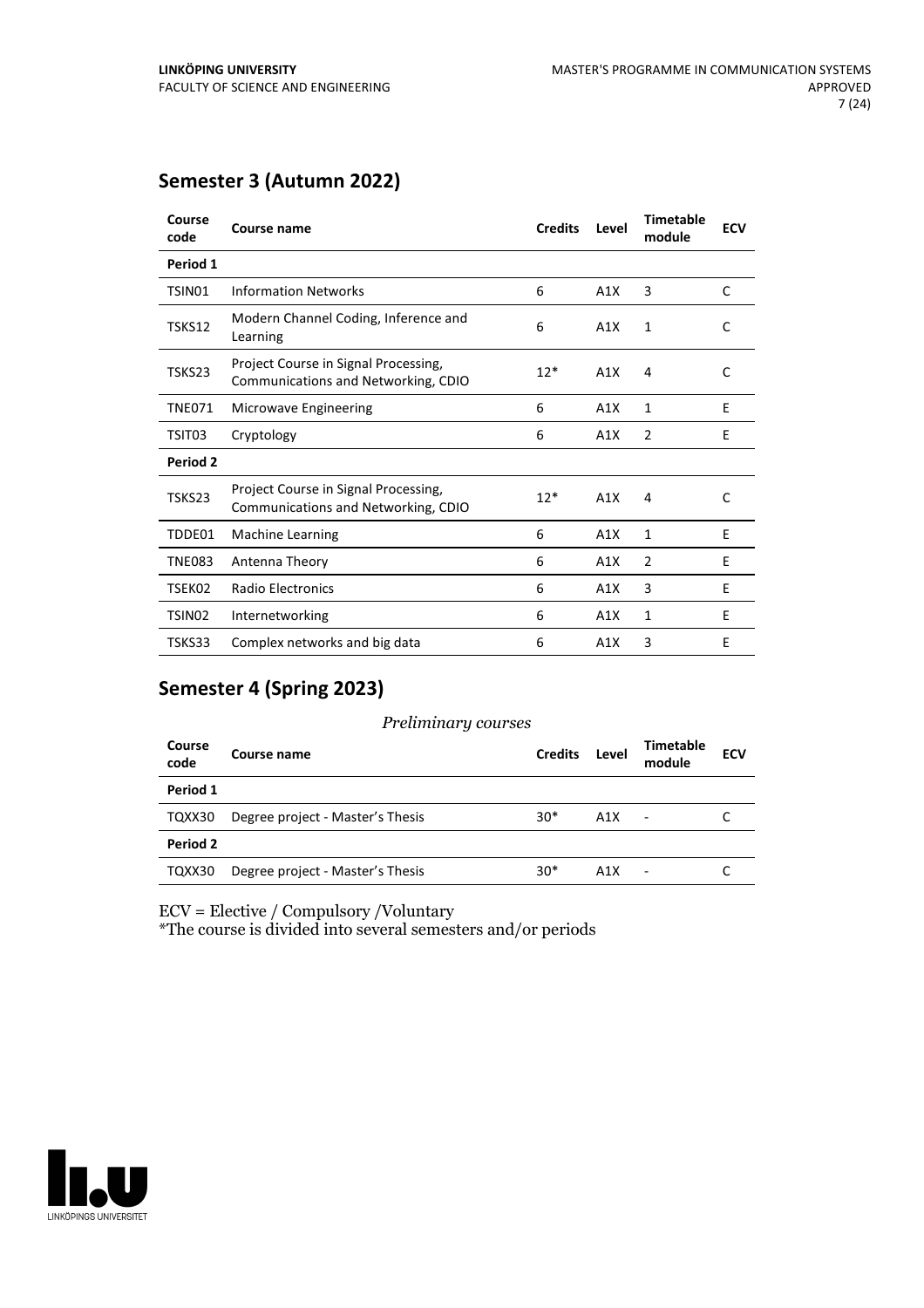# **Common rules**

# **Structure and organisation of study programmes**

The contents and design of the programmes are to be continuously revised such that new knowledge is integrated into courses and specialisations. Within one programme, several study specialisations or profiles may be available. The identities of the study specialisations or profiles and the regulations governing how these may be selected are given in the syllabus and curriculum for the particular field of study and programmes.

The structure and organisation of the programmes are to follow specified criteria that are summarised in the syllabus for each programme.

- 
- The syllabus defines the aims of the study programme.<br>• The curriculum, which constitutes one part of the syllabus for the field of study, gives details of the terms in which the various courses have been
- The course syllabus specifies, among other things, the aim and contents of the course, and the prior knowledge that a student must have, in addition to the admission requirements for the programme, in order to be able to benefit from the course.

# **Qualification requirements**

The qualification requirements specified in the Higher Education Ordinance 2007 apply to students admitted after 1 July 2007. A student who has completed components of a programme after 1 July 2007 has the right to be assessed with respect to the qualification requirements specified by the Higher Education Ordinance 2007. In addition, local regulations laid down by the faculty boards and university board apply, see

http://styrdokument.liu.se/Regelsamling/Innehall/Utbildning\_pa\_grund-och\_avancerad\_niva/Examina.

Higher Education Act Chapter 1, Section 8:

First-cycle courses and study programmes are to develop:

- the ability to make independent and critical assessments
- the ability to identify, formulate and solve problems autonomously, and
- the preparedness to deal with changes in working life.

In addition to knowledge and skills in their field of study, students shall develop the ability to:

- gather and interpret information at a scholarly level
- stay abreast of the development of knowledge, and
- communicate their knowledge to others, including those who lack specialist knowledge in the field.

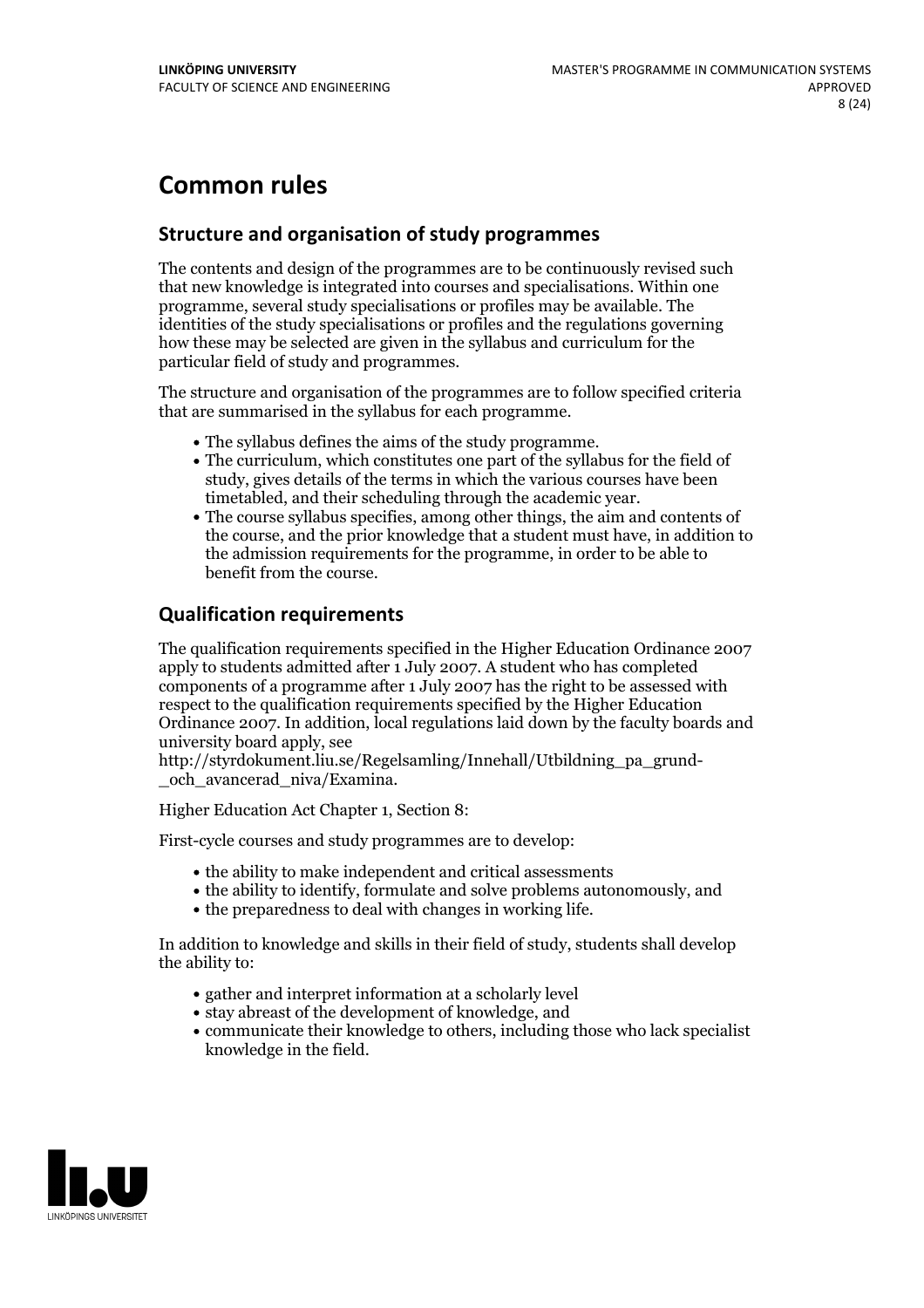# **Qualifications within a study programme**

Qualification requirements that are specific to a study programme are given in the syllabus for that programme.

# **Admission requirements and matriculation and postponement of matriculation**

A person who has been accepted for a study programme is to start their studies (matriculate) in the term that is specified in the decision about admission. The date and location of the compulsory matriculation procedure will be communicated to those admitted to the first term of the programme.

Regulations concerning admission requirements, matriculation and postponement of matriculation have been laid down in the admission regulations for Linköping University, http://styrdokument.liu.se/Regelsamling/VisaBeslut/622645.

# **Admission to a later part of a programme**

Admission to a part of a study programme is used here to refer to admission with the purpose of completing the programme and taking a degree. Admission to a later part of a programme may take place only if sufficient resources and space on the programme are available. Furthermore, the applicant must satisfy the entry requirements for the relevant term of the programme, as specified in http://styrdokument.liu.se/Regelsamling/Innehall/Utbildning\_pa\_grund- \_och\_avancerad\_niva/Tekniska\_fakulteten.

# **Interruption in studies**

Notification of an interruption in studies is to be made through a web form, https://www.lith.liu.se/for-studenter/anmalan-studieuppehall?l=en. If such a notification is not made and if the student does not do a course registration during the first term during which the interruption is to take place, the interruption will be considered to be a withdrawal. An interruption in studies must cover a complete term, and notification of interruptions can be given for a maximum of two consecutive terms. Notification of resumption of studies is to take place at the course registration for the term that follows the interruption.

A student who is taking an interruption in studies may during this period retake examinations. The student is responsible that registration for courses is carried out at the correct times in preparation for the resumption of studies.

# **Withdrawal from a study programme**

A student who wishes to withdraw from a study programme must notify the study guidance counsellor. A student who leaves the studies without giving notification of an interruption in study and who fails to register on a course for the immediately subsequent term is considered to have withdrawn. A student who has

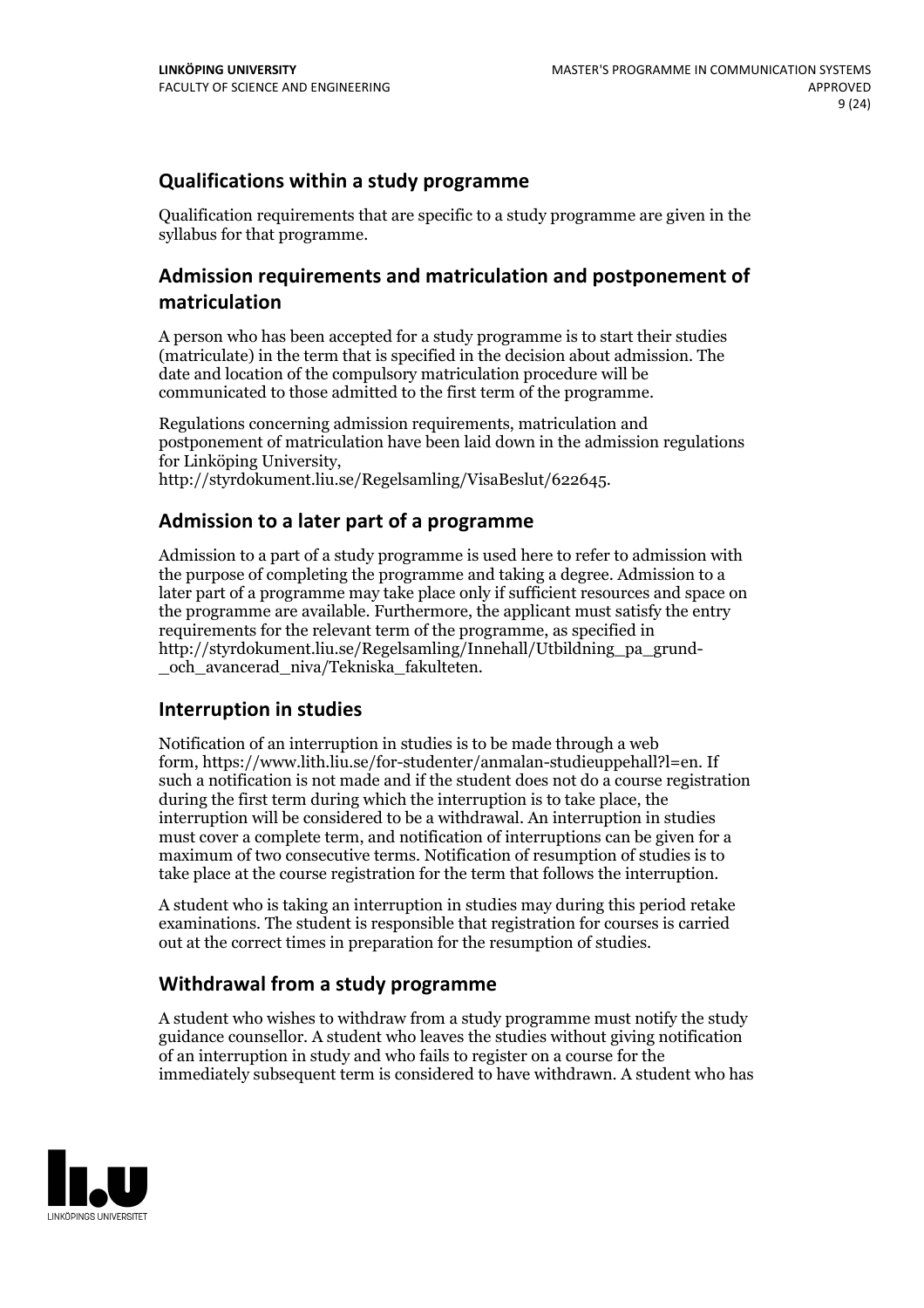withdrawn may return to the study programme if a vacancy is available that is not required for students returning after an interruption in study, and not required for students who are changing their location of study and/or study programme.

# **Courses within a study programme**

The curriculum for the various years of a study programme specify which courses are mandatory  $(m)$ , elective (e) and voluntary  $(v)$ . If a student wishes to study a different combination than the one specified in the curriculum, an application must be made to the board of studies.

### **Voluntarycourses**

The course specified as voluntary (labelled with "v") in the programme syllabus are assessed solely as voluntary courses, and credits from these may not contribute to the requirements for a degree.

# **Courses from another study programme orthird-cycle courses**

To include courses in a degree from another study programme or third-cycle courses, the student need to apply to and be granted this from the board of studies. If such a decision is not taken, such courses are regarded as voluntary courses.

When selecting a course from another programme, the admission requirements specified in the course syllabus must be satisfied.

Admission is granted to the extent that resources allow, provided that places are available on the course.

Admission to third-cycle courses requires studies at Master's level, i.e. year 4-5 or admitted to a Master's programme. Information can be obtained from the relevant director of advanced studies.

#### **Students taking a master's programme in engineering**

Students taking a master's programme in engineering can apply to take courses given in Term 7 and later terms of the programme from all engineering master's programmes. Admission to courses at Term 7 or higher requires the possession of at least 150 credits within the programme to which the student has been admitted.

#### **Students taking a Bachelor of Science (Engineering)**

Students taking Bachelor of Science (Engineering) degrees may apply to take courses specified in the programme syllabuses of all Bachelor of Science (Engineering) programmes.

## **Students taking a Bachelor of Science**

Students taking Bachelor of Science degrees may apply to take courses specified in the programme syllabuses of all Bachelor of Science programmes.

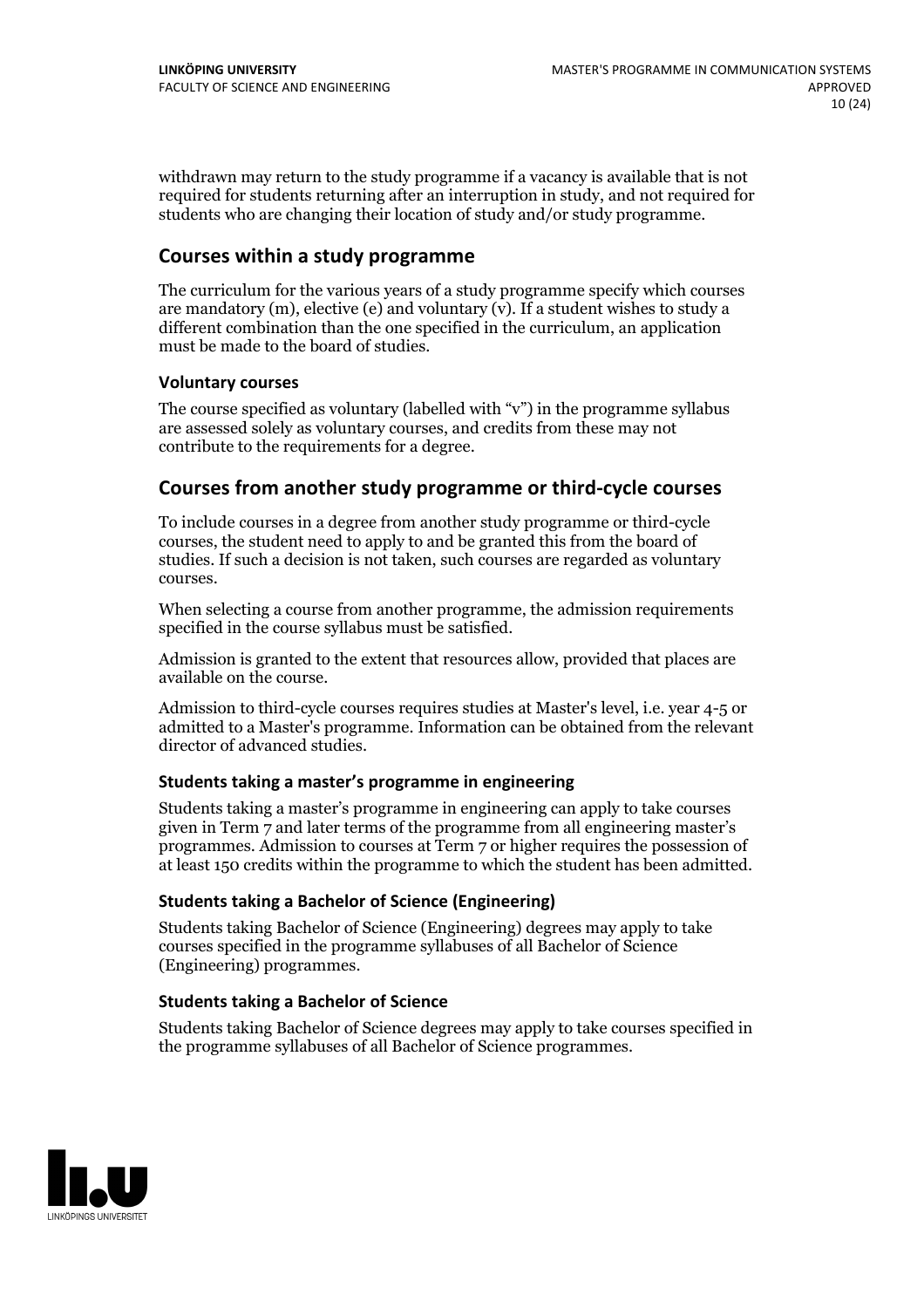# **Single-subject courses, courses from other faculties, or other Higher Education Institutions**

To include single-subject courses, courses from another faculty, or courses from other Higher Education Institutions in a degree, the student need to apply to and be granted this from the board of studies.

# **Registration for programme courses**

Registration for courses that are given as part of a study programme must be made during the specified period, which has been preliminarily set to 1-10 April for the autumn term, and 1-10 October for the spring term. Information about course registration is published on the Study councellors webpages or in programme rooms, sent to students by email, and disseminated at scheduled information meetings.

# **Registration for programme courses as single-subject courses**

Admission to a programme course as a single-subject subject course may take place only if sufficient resources and space on the course are available. Furthermore, the applicant must satisfy the entry requirements for the relevant course.

In the event of a scarcity of resources, the board of LiTH can decide to limit the possibilities of taking courses that are part of a programme as freestanding courses.

# **Study planning**

Students who require support in planning their continued studies can contact the study guidance counsellor of the programme. Study planning involves the student and the study guidance counsellor together drawing up an individual plan for studies during the subsequent term. The individual plan may allow the student to deviate from the general curriculum.

Completed first-cycle courses are a precondition for successful studies at more advanced levels. For this reason, study planning is based on giving priority to courses from earlier years of study that have not been completed. If further capacity is available, new courses may be taken.

Study planning takes place on a regular basis if the student:

- does not satisfy the requirements for progression to later terms. In order for a student to be able to participate in courses from later years in such cases, a decision of exemption is required.<br>
• does not satisfy the requirements for starting a degree project.
- 

Other situations in which study planning may be required:

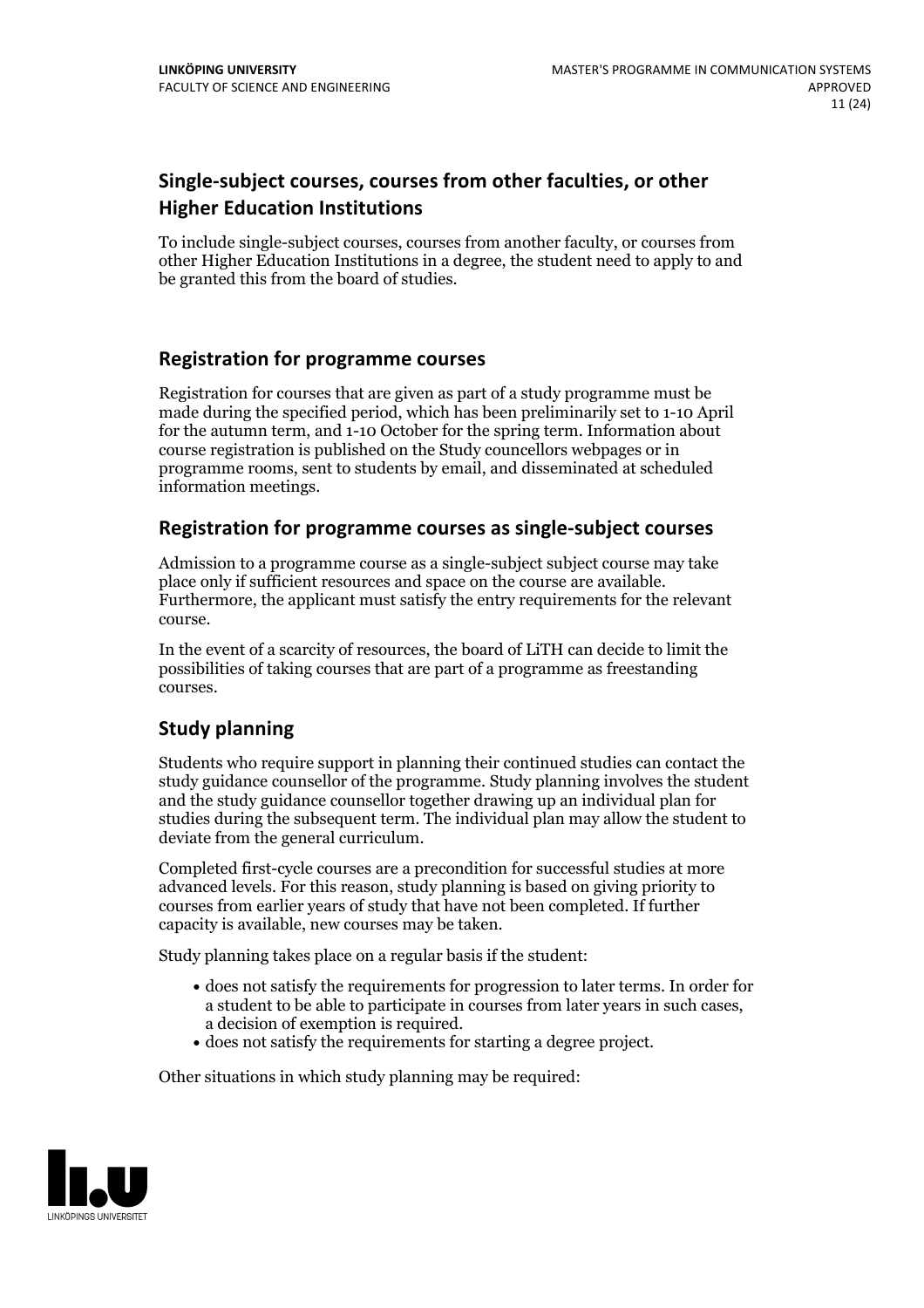- A student has fallen behind during the early part of a study programme and
- has failed to complete several courses.<br>• A student has not satisfied the entry requirements for a degree project<br>before term 6 of an engineering degree.
- A student has applied for admission to a later part of a programme.<br>• Studies have been carried out abroad.<br>• A study programme is to be resumed after an interruption.
- 
- 

In these cases the study guidance counsellor supports the student in planning the continued studies, also in situations in which the student can register for the relevant courses without the need for a special decision for the continued studies.

# **Part of education abroad**

Students can exchange study at LiTH for study at an institute of higher education abroad, and/or work on a degree project abroad.

In the event that study (courses) at LiTH are exchanged for study abroad, the faculty programme director is responsible for a decision about a preliminary individual study plan, which is to be drawn up in advance. After the exchange, the student apply to credit completed courses from the exchange into their degree. The guideline for credit assessment in an exchange is that the courses should be in line with the program's orientation.

Regulations for entry requirements, ranking and nomination for study abroad through LiTH's exchange agreements and for the compulsory study abroad period within Ii (Industrial Engineering and Management – International) and Yi (Applied Physics and Electrical Engineering – International) can be found at: http://styrdokument.liu.se/Regelsamling/Innehall/Utbildning\_pa\_grund- \_och\_avancerad\_niva/Tekniska\_fakulteten.

# **Course syllabus**

A syllabus must be established for each course. The syllabus specifies the aim and contents of the course, and the prior knowledge that a student must have in order to be able to benefit from the course.

# **Timetabling**

Courses are timetabled after a decision has been made for this course concerning its assignment to a timetable module.

## **Interrupting a course**

The vice-chancellor's decision concerning regulations for registration, deregistration and reporting results (Dnr LiU-2015-01241) states that interruptions in study are to be recorded in Ladok. Thus, all students who do not participate in a course for which they have registered must record the interruption, such that the registration on the course can be removed.

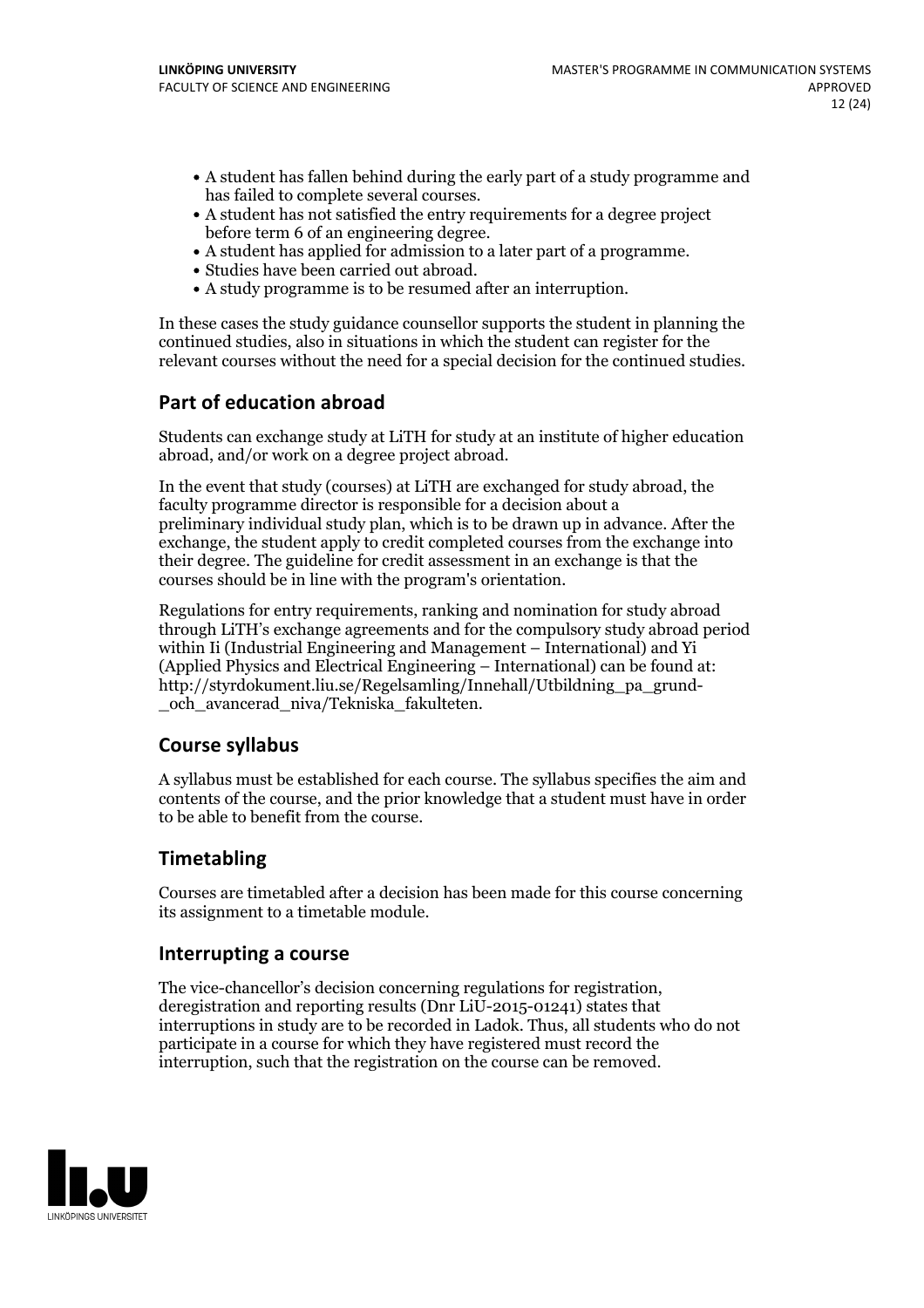Deregistration from a course is carried out using a web-based form: https://www.lith.liu.se/for-studenter/kurskomplettering?l=en.

# **Cancelled courses**

Courses with few participants (fewer than 10) may be cancelled or organised in a manner that differs from that stated in the course syllabus. The Dean is to deliberate and decide whether a course is to be cancelled or changed from the course syllabus.

# **Guidelines relatingto examinations and examiners**

For details, see Guidelines for education and examination for first-cycle and second-cycle education at Linköping University, Dnr LiU-2019-00920 (http://styrdokument.liu.se/Regelsamling/VisaBeslut/917592).

An examiner must be employed as a teacher at LiU according to the LiU Regulations for Appointments, Dnr LiU-2017-03931 (https://styrdokument.liu.se/Regelsamling/VisaBeslut/622784). For courses in second-cycle, the following teachers can be appointed as examiner: Professor (including Adjunct and Visiting Professor), Associate Professor (including Adjunct), Senior Lecturer (including Adjunct and Visiting Senior Lecturer), Research Fellow, or Postdoc. For courses in first-cycle, Assistant Lecturer (including Adjunct and Visiting Assistant Lecturer) can also be appointed as examiner in addition to those listed for second-cycle courses. In exceptional cases, a Part-time Lecturer can also be appointed as an examiner at both first- and second cycle, see Delegation of authority for the Board of Faculty of Science and Engineering.

# **Forms of examination**

## **Principles for examination**

Written and oral examinations and digital and computer-based examinations are held at least three times a year: once immediately after the end of the course, once in August, and once (usually) in one of the re-examination periods. Examinations held at other times are to follow a decision of the board of studies.

Principles for examination scheduling for courses that follow the study periods:

- courses given in VT1 are examined for the first time in March, with re-examination in June and August
- courses given in VT2 are examined for the first time in May, with re-examination in August and October
- courses given in HT1 are examined for the first time in October, with re-examination in January and August
- courses given in HT2 are examined for the first time in January, with re-examination in March and in August.

The examination schedule is based on the structure of timetable modules, but

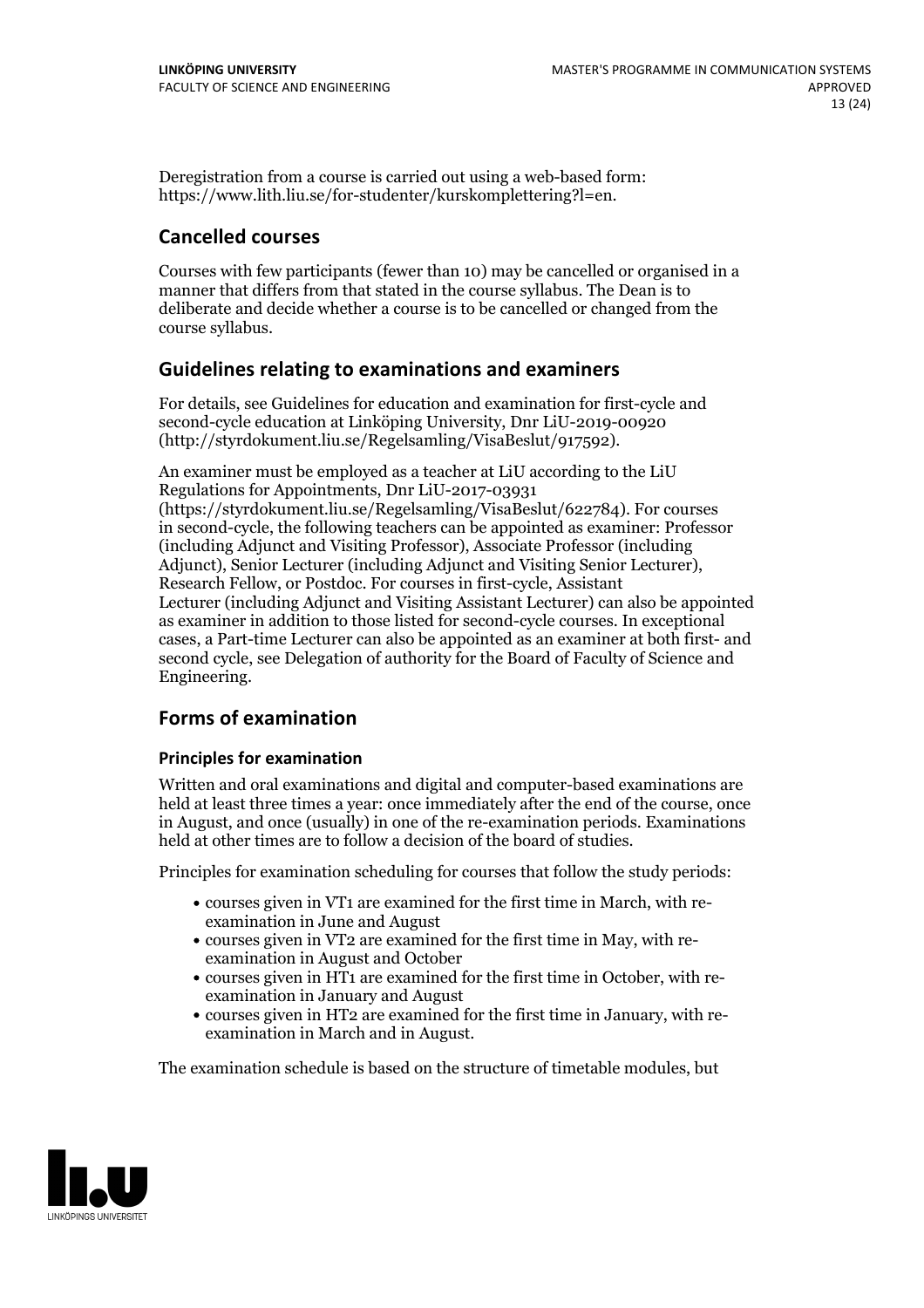there may be deviations from this, mainly in the case of courses that are studied and examined for several programmes and in lower grades (i.e. 1 and 2).

Examinations for courses that the board of studies has decided are to be held in alternate years are held three times during the school year in which the course is given according to the principles stated above.

Examinations for courses that are cancelled or rescheduled such that they are not given in one or several years are held three times during the year that immediately follows the course, with examination scheduling that corresponds to the scheduling that was in force before the course was cancelled or rescheduled.

When a course is given for the last time, the regular examination and two re-<br>examinations will be offered. Thereafter, examinations are phased out by offering three examinations during the following academic year at the same times as the examinations in any substitute course. If there is no substitute course, three examinations will be offered during re-examination periods during the following academic year. Other examination times are decided by the board of studies. In all cases above, the examination is also offered one more time during the academic year after the following, unless the board of studies decides otherwise.

If a course is given during several periods of the year (for programmes, or on different occasions for different programmes) the board or boards of studies determine together the scheduling and frequency of re-examination occasions.

#### **Retakes of other forms of examination**

Regulations concerning retakes of other forms of examination than written examinations and digital and computer-based examinations are given in the LiU guidelines for examinations and examiners, http://styrdokument.liu.se/Regelsamling/VisaBeslut/917592.

#### **Registration for examination**

Until January 31 2021, the following applies according to previous guidelines: In order to take an written, digital or computer-based examination student must register in advance at the Student Portal during the registration period, which opens <sup>30</sup> days before the date of the examination and closes <sup>10</sup> days before it. Candidates are informed of the location of the examination by email, four days in advance. Students who have not registered for an examination run the risk of being refused admittance to the examination, if space is not available.

From February 1 2021, new guidelines applies for registration for written, digital or computer-based examination, Dnr LiU-2020-02033 (https://styrdokument.liu.se/Regelsamling/VisaBeslut/622682).

Symbols used in the examination registration system:

- \*\* denotes that the examination is being given for the penultimate time.
- \* denotes that the examination is being given for the last time.

#### **Code of conduct for students during examinations**

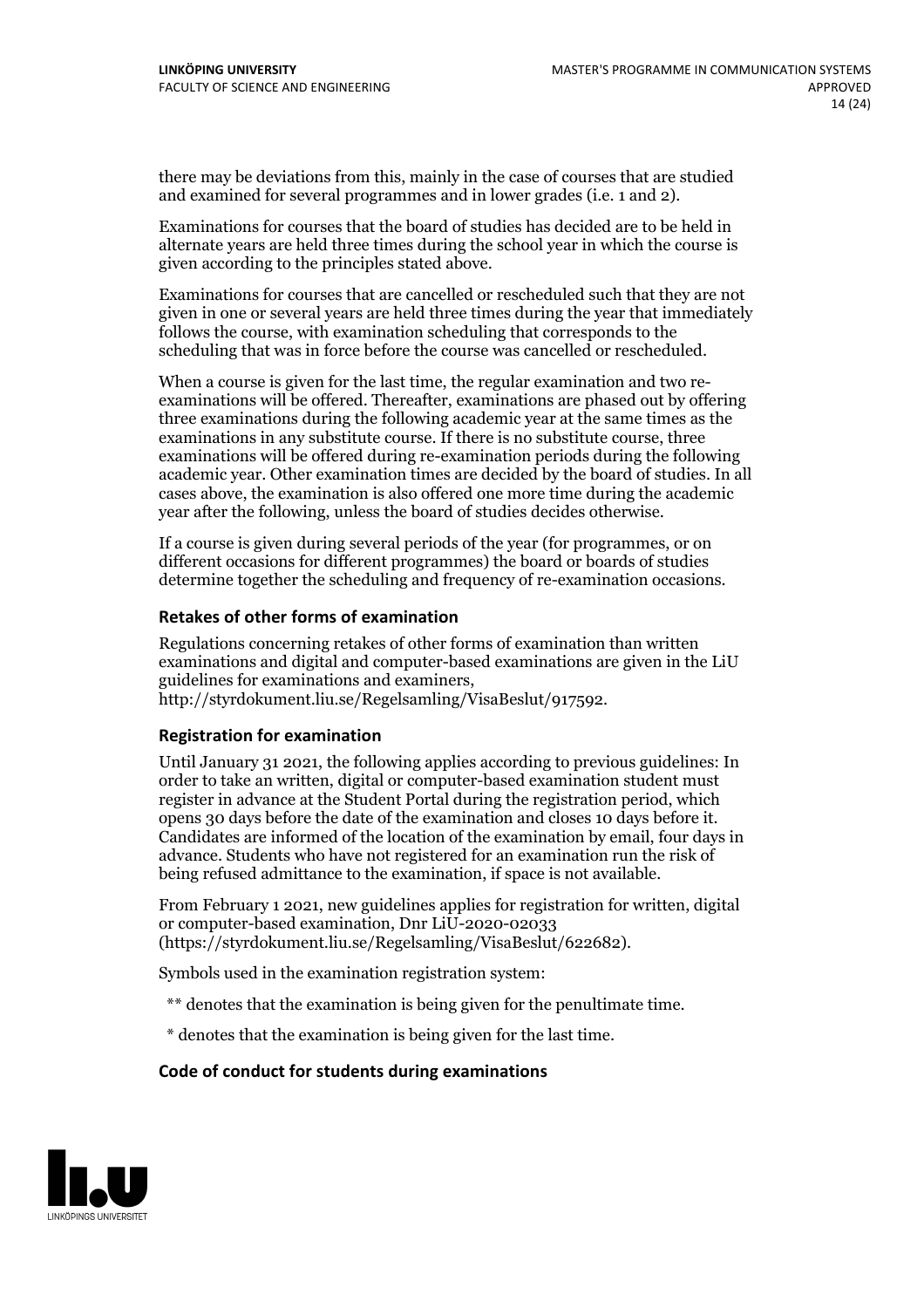Details are given in a decision in the university's rule book: http://styrdokument.liu.se/Regelsamling/VisaBeslut/622682.

## **Retakes for higher grade**

Students at the Institute of Technology at LiU have the right to retake written examinations and digital and computer-based examinations in an attempt to achieve a higher grade. This is valid for all examination components with code "TEN", "DIT" and "DAT". The same right may not be exercised for other examination components, unless otherwise specified in the course syllabus.

A retake is not possible on courses that are included in an issued degree diploma.

## **Grades**

The grades that are preferably to be used are Fail (U), Pass (3), Pass not without distinction  $(4)$  and Pass with distinction  $(5)$ .

- Grades U, 3, 4, 5 are to be awarded for courses that have written or digital examinations.<br>• Grades Fail (U) and Pass (G) may be awarded for courses with a large
- degree of practical components such as laboratory work, project work and
- Grades Fail (U) and Pass (G) are to be used for degree projects and other independent work.

### **Examination components**

The following examination components and associated module codes are used at the Faculty of Science and Engineering:

- Grades U, 3, 4, 5 are to be awarded for written examinations (TEN) and
- digital examinations (DIT).<br>• Examination components for which the grades Fail (U) and Pass (G) may be awarded are laboratory work (LAB), project work (PRA), preparatory written examination (KTR), digital preparatory written examination (DIK), oral examination (MUN), computer-based examination (DAT), home assignment (HEM), and assignment (UPG).
- Students receive grades either Fail (U) or Pass (G) for other examination components in which the examination criteria are satisfied principally through active attendance such as tutorial group (BAS) or examination item (MOM).<br>• Grades Fail (U) and Pass (G) are to be used for the examination
- components Opposition (OPPO) and Attendance at thesis presentation (AUSK) (i.e. part of the degree project).

In general, the following applies:

- 
- Mandatory course components must be scored and given <sup>a</sup> module code. Examination components that are not scored, cannot be mandatory. Hence, it is voluntary to participate in these examinations, and the voluntariness must be clearly stated. Additionally, if there are any associated conditions to

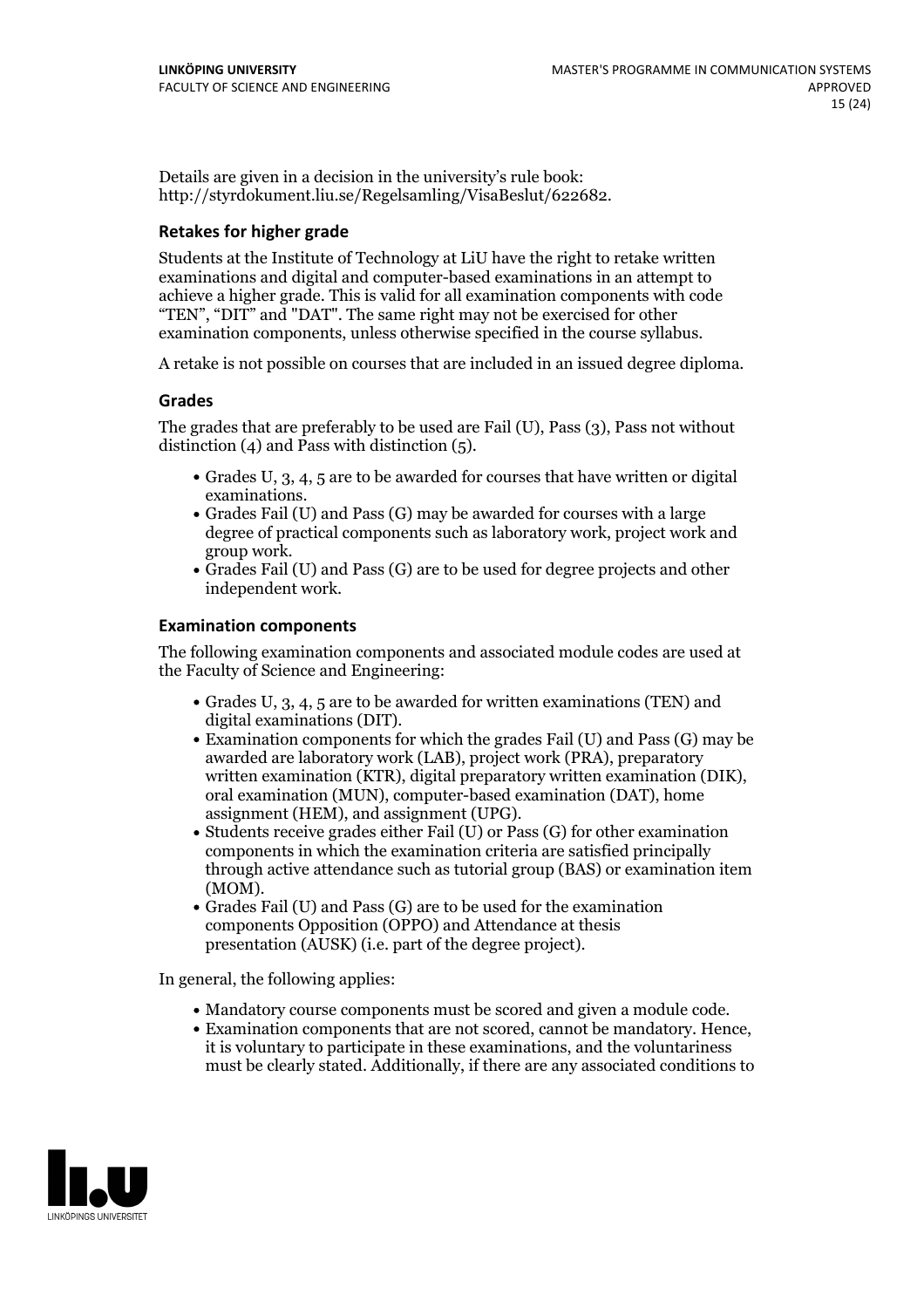the examination component, these must be clearly stated as well.<br>• For courses with more than one examination component with grades

U,3,4,5, it shall be clearly stated how the final grade is weighted.

For mandatory components, the following applies: If special circumstances prevail, and if it is possible with consideration of the nature of the compulsory component, the examiner may decide to replace the compulsory component with another equivalent component. (In accordance with the LiU Guidelines for education and examination for first-cycle and second-cycle education at Linköping University, http://styrdokument.liu.se/Regelsamling/VisaBeslut/917592).

For written examinations, the following applies: If the LiU coordinator for students with disabilities has granted a student the right to an adapted examination for a written examination in an examination hall, the student has the right to it. If the coordinator has instead recommended for the student an adapted examination or alternative form of examination, the examiner may grant this if the examiner assesses that it is possible, based on consideration of the course objectives. (In accordance with the LiU Guidelines for education and examination for first-cycle and second-cycle education at Linköping University, http://styrdokument.liu.se/Regelsamling/VisaBeslut/917592).

## **Reporting of examination results**

The examination results for a student are reported at the relevant department.

### **Plagiarism**

For examinations that involve the writing of reports, in cases in which it can be assumed that the student has had access to other sources (such as during project work, writing essays, etc.), the material submitted must be prepared in accordance with principles for acceptable practice when referring to sources (references or quotations for which the source is specified) when the text, images, ideas, data.  $\text{etc.}$  of other people are used. It is also to be made clear whether the author has reused his or her own text, images, ideas, data, etc. from previous examinations, such as degree projects, project reports, etc. (this is sometimes known as "self-<br>plagiarism").

A failure to specify such sources may be regarded as attempted deception during examination.

#### **Attempts to cheat**

In the event of <sup>a</sup> suspected attempt by <sup>a</sup> student to cheat during an examination, or when study performance is to be assessed as specified in Chapter <sup>10</sup> of the Higher Education Ordinance, the examiner is to report this to the disciplinary board of the university. Possible consequences for the student are suspension from study and a formal warning. More information is available at https://www.student.liu.se/studenttjanster/lagar-regler-rattigheter?l=en.

# **Regulations (applyto LiU in its entirety)**

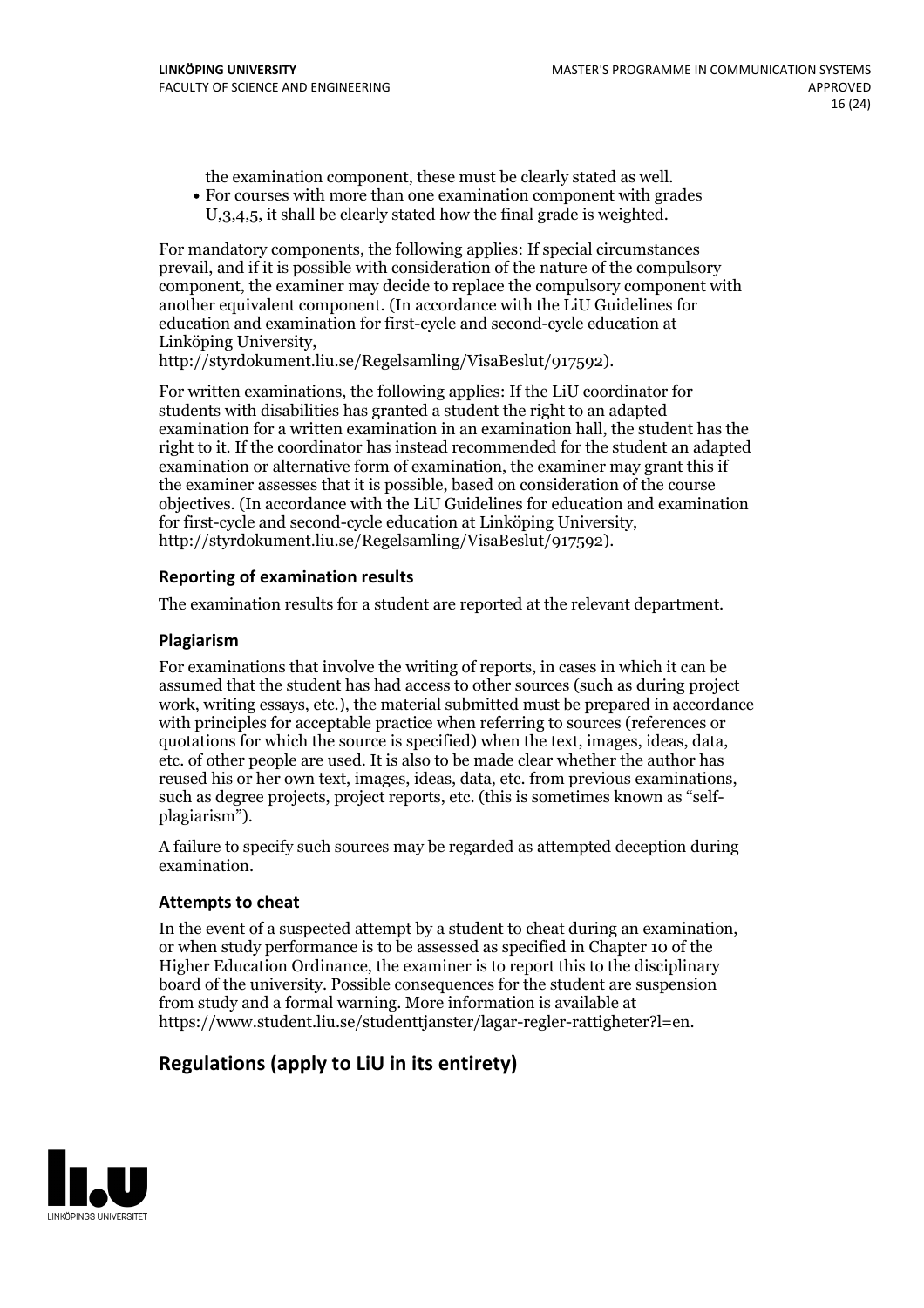The university is a government agency whose operations are regulated by legislation and ordinances, which include the Higher Education Act and the Higher Education Ordinance. In addition to legislation and ordinances, operations are subject to several policy documents. The Linköping University rule book collects currently valid decisions of a regulatory nature taken by the university board, the vice-chancellor and faculty/department boards.

LiU's rule book for education at first-cycle and second-cycle levels is available at http://styrdokument.liu.se/Regelsamling/Innehall/Utbildning\_pa\_grund- \_och\_avancerad\_niva.

# **Degree project for Master's Degree in Engineering 300 credits, Master** of Science (Two years), Master of Philosophy (Two years), **Master** of Science (One year), and master's degrees without **prefix**

General provisions for the degree project are given here. A specific board of studies may have supplementary regulations that are specific for a study programme. These are specified, where relevant, in the syllabus for the field of education and/or the degree project. Information and links to course syllabuses, registration, reflection documents, etc. can be found at https://www.lith.liu.se/examensarbete/examensarbete?l=en.

# **General provisions**

To be awarded a Master's Degree in Engineering 300 credits, Master of Science (Two years), Master of Philosophy (Two years), Master of Science (One year), or master's degree without prefix a student must carry out an approved degree project. The components of the degree project are described in the relevant course syllabus.

## **Aim**

The aim of the degree project is described in the relevant course syllabus, https://www.lith.liu.se/examensarbete/examensarbete?l=en. Links to respective Civilingenjörsutbildning (only in Swedish), Högskoleingenjörsutbildning (only in Swedish), Kandidatutbildning (only in Swedish).

## **Extent**

Requirements for the extent of the degree project for each type of degree are given in the syllabus of the study programme.

# **Locations for a degree project**

The work is carried out in the form of:

- an internal degree project located at one of the participating departments at LiU
- an external degree project located at a company, government agency, or

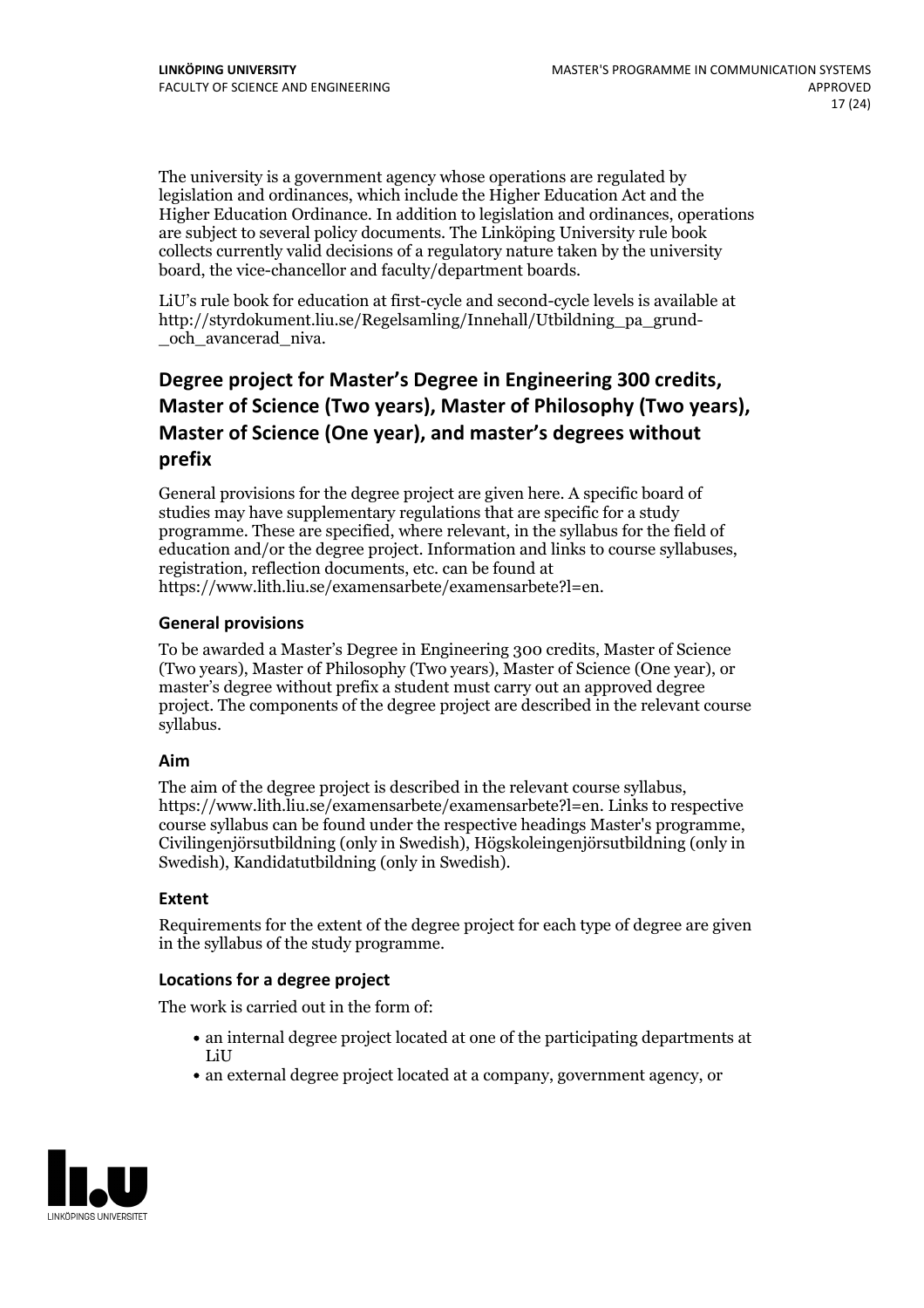other organisation in Sweden or abroad, that an examiner has assessed is able to manage a degree project that satisfies the requirements, or

a degree project within an exchange agreement in association with study abroad, whereby all study results are to be credited to the student by the relevant board of studies.

The main subject areas that are permitted within each study programme are described in the programme syllabus. Any individual subjects that may be relevant to the main subject area are to be determined by the relevant board of studies.

The examiner for a degree project within a certain subject area are determined by the board of studies that is responsible for general degrees within the main subject area. An up-to-date list is given

at https://www.lith.liu.se/examensarbete/examensarbete?l=en.

### **Degree projects within agreements relatingto study abroad**

During study abroad that takes place within the framework of an agreement, the provisions of the host institute relating to degree projects are applied. The student is to consult the board of studies and together ensure that the proposed degree project is carried out in a main subject area that is permitted within the study programme. Approved main subject areas for degree projects are specified in the syllabus for the relevant programme.

A certificate confirming that the degree project has been approved and a copy of the degree project thesis (in PDF format) are to be submitted to the relevant board of studies.

#### **Selection of degree project**

A degree project is to be selected in consultation with an examiner, who is also responsible that the specialisation, extent and level of the project satisfy the requirements specified in the course syllabus.

In cases in which issues relating to work-related copyright, patenting or remuneration may arise, provisions governing these should be established in advance. A student working on a degree project may sign a confidentiality agreement in order to obtain access to confidential information necessary for the degree project. The supervisor and examiner, however, determine whether they are prepared to sign a confidentiality agreement, and thus the confidential information must not normally be of such nature that it is necessary to supervise or grade the work. The complete degree project thesis is to be published during the grading procedure, unless special circumstances prevent this. If any part of the thesis should not be published, this must be approved in advance by the examiner and the relevant head of department. Note that final decisions relating to confidentiality are taken by an administrative court.

#### **Commencement of a degree project**

Requirements that must be satisfied before a degree project can be started are given in the currently valid course syllabus, which can be obtained in the relevant programme syllabus at https://liu.se/studieinfo/en.

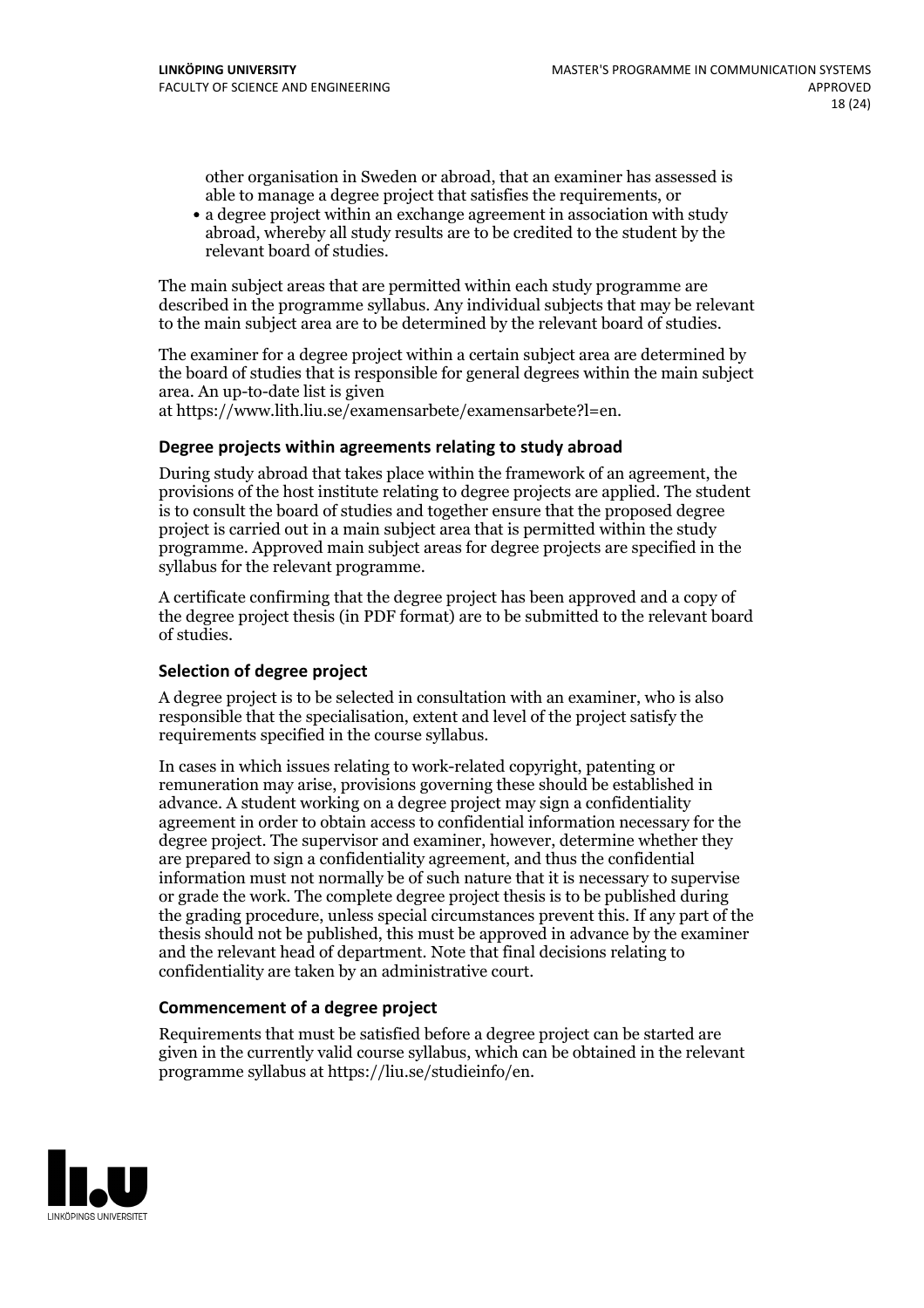Notification of <sup>a</sup> degree project is to be carried outwhen the degree project starts, at https://www.lith.liu.se/for-studenter/anmalan-till-exjobb?l=en. Registration of the degree project is to take place before work commences.

Before the start of the degree project, the examiner is to ensure that the student satisfies the conditions for commencement of the degree project within the relevant main subject area. Support in this can be obtained from the study guidance counsellor, who checks the general requirements for starting the degree project.

The student is also to notify the relevant department of the start of the degree project.

#### **Degree projects in collaboration with another student**

In cases in which two students carry out a degree project together, the contribution of each student is to be specified. The extent of the work is to correspond to the extent of two individual projects. The examiner is to ensure that each student has contributed in a satisfactory manner to the work, and that each student satisfies the requirements for achieving a Pass grade for the degree project.

Degree projects carried out in collaboration between more than two students are not permitted.

### **Examiners**

The examiner must be employed as a teacher at LiU according to the LiU Regulations for Appointments

(https://styrdokument.liu.se/Regelsamling/VisaBeslut/622784). The following teachers can be appointed as examiner: Professor (including Adjunct and Visiting Professor), Associate Professor (including Adjunct), Senior Lecturer (including Adjunct and Visiting Senior Lecturer), Research Fellow, or Postdoc. The examiner must also have the expertise required to examine degree projects within the relevant main subject area, and be appointed by the board of studies. The board of studies can also appoint emerita/emeritus as examiner for a single thesis work.

The examiner is to:

- ensure before the start of the degree project that the student satisfies the conditions for commencement of the degree project within the relevant main subject area. The study guidance counsellor is to check whether the commencement criteria are satisfied and inform the examiner of this
- check whether special admission requirements (where relevant) are satisfied, for example that the student can demonstrate a certain degree of in-depth knowledge within the field relevant for the degree project
- determine the specialisation and principal work of the degree project, based on an assessment of whether the degree project will result in the learning outcomes of the course syllabus being satisfied
- pass/fail the planning report
- pass/fail the mid-way assessment
- be responsible that the supervisor or supervisors carry out their duties

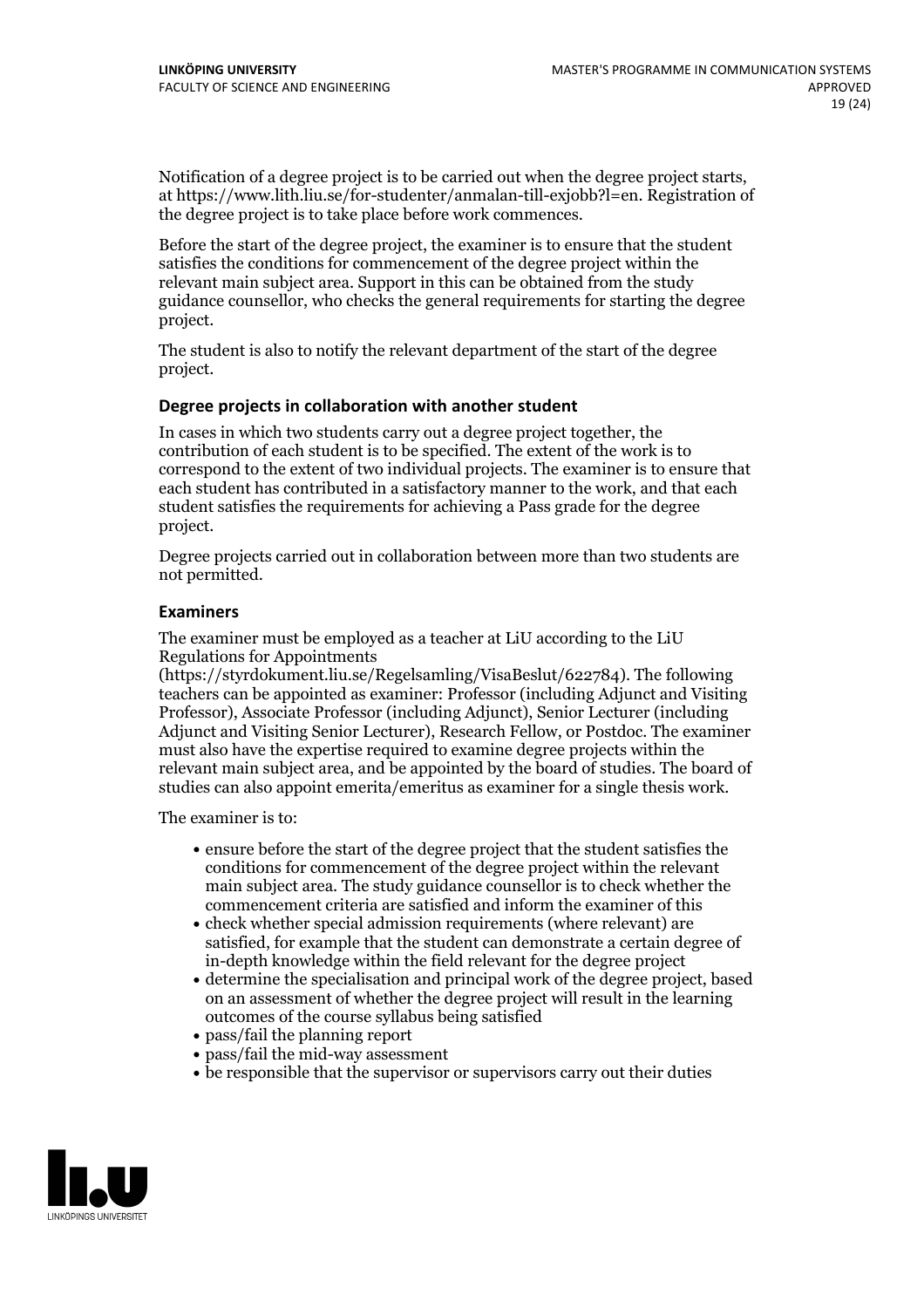- in conjunction with the planning report, check that the student has registered for the degree project
- approve the work for presentation
- before the presentation, check that the proposed opponent satisfies the conditions for commencement of the degree project and has attended three thesis presentations
- pass/fail the presentation and the opposition to it
- approve a concluding reflection document
- ensure that a degree project that has been passed satisfies the learning outcomes of the course syllabus and other requirements, and award a grade to the degree project (either  $G = Pass$ , or  $U = Fail$ ).

In cases in which a degree project is carried out jointly by two students with different main subject areas, one examiner in each main subject area must be appointed, where this is necessary.

### **Supervisors**

A student working on a degree project is to have access to an internal supervisor at the department at which the degree project has been registered. The internal supervisor is to have a degree that corresponds at least to the level of the degree project to be supervised. The internal supervisor may, in exceptional circumstances, be the same individual as the examiner. A decision of whether to allow this in a particular case is to be made by the relevant board of studies before the degree project is started.

The supervisor is to ensure that the student obtains help with:

- expert support in general questions related to methods, specialist knowledge of the subject, and writing the thesis
- problem formulation, and setting the limits of the work
- scheduling and planning work, and selection of appropriate methods.

If the degree project is being carried out outside of LiTH, an external supervisor from the commissioner is to be appointed.

## **Planning report**

During the first weeks of the degree project, the student is to draw up a planning report that contains:

- $\bullet$  a preliminary title of the degree project
- a preliminary statement of the research question, against the background of a literature search
- a preliminary description of the approach to be taken
- planned literature foundation
- a schedule for the execution of the degree project, including suggested dates for the mid-way assessment and presentation.

Formulation of the research question is to be bounded, realistic and viewed from a perspective of societal or commercial benefit. The term "societal" is to be understood here to include universities and university colleges.

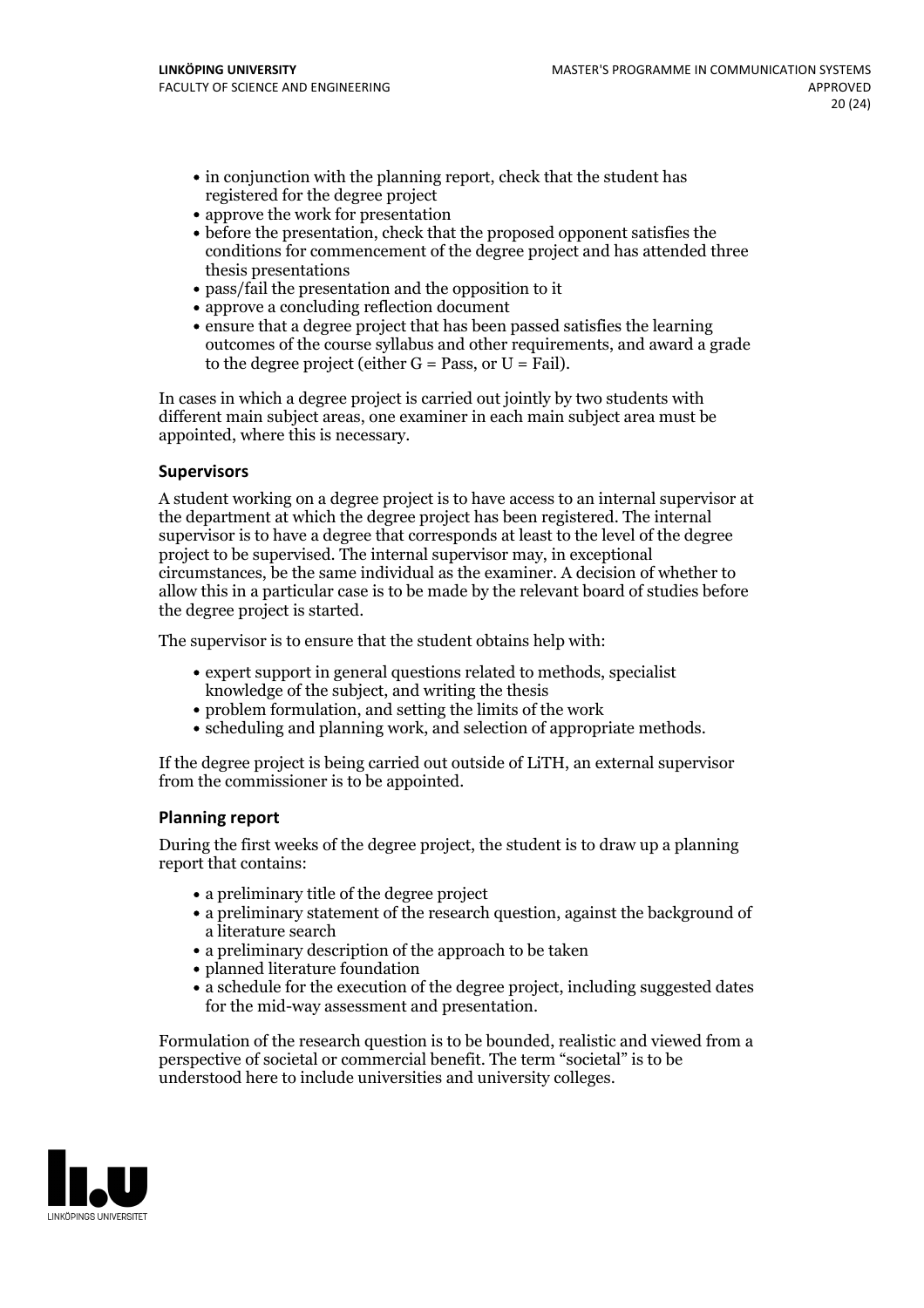#### **Mid-way assessment**

Approximately half-way through the degree project, the student is to describe to the examiner at a mid-way assessment how the work is progressing relative to the planning report. The supervisor should also participate. The form of the mid-way assessment may be anything from an oral presentation to a public seminar. The conclusion of the mid-way assessment may be one of three possibilities:

- 1. The work has been carried out essentially as planned, and can continue as
- planned. The mid-way assessment has been passed. 2. The work has been carried outwith certain deviations from the planning report. It is, however, believed that it will be possible to complete the work
- approach and/or schedule. The mid-way assessment has been passed.<br>3. The work has deviated from the planning report in a significant manner,<br>and there is a risk that a Pass grade cannot be given. The mid-way assessment has been failed. A new planning report must be drawn up and a new mid-way assessment carried out.

#### **Reporting**

Both oral and written reports of the degree project are to be made, in Swedish or English. For the international Master's programmes, both the oral and written examination should be made in English. The board of studies can allow the reporting to be carried out in another language than Swedish or English.

The oral presentation is to take place in public, unless there are special grounds that this should not be done. The written report is to be in the form of a professionally produced degree project thesis. The presentation and thesis are to follow the instructions given below.

#### **Presentation**

The oral presentation is to take place when the examiner considers that the work has been completed and is ready to be presented. The presentation is to take place at LiTH at a time when other students can attend. This means that the presentation can take place on a date that the student has agreed with the examiner, normally between the re-examination period in August and midsummer, and after the student has attended three thesis presentations.

The oral presentation is to describe the background to the problem that has been studied, describe the methods used, and present the results and conclusions. The presentation is to be at a level suitable for everyone present, not just for specialists. After the oral presentation, the student is to counter any criticism that the opponent may raise, and allow other participants to pose questions. The presentation and the opposition are to be approved by the examiner. When any required adjustments of the thesis have been made, the reflection document has been approved, and the student has functioned as an opponent for another degree project, the degree project is reported as a passed course and the credits can be used to satisfy the requirements for a qualification.

#### **Degree project thesis**

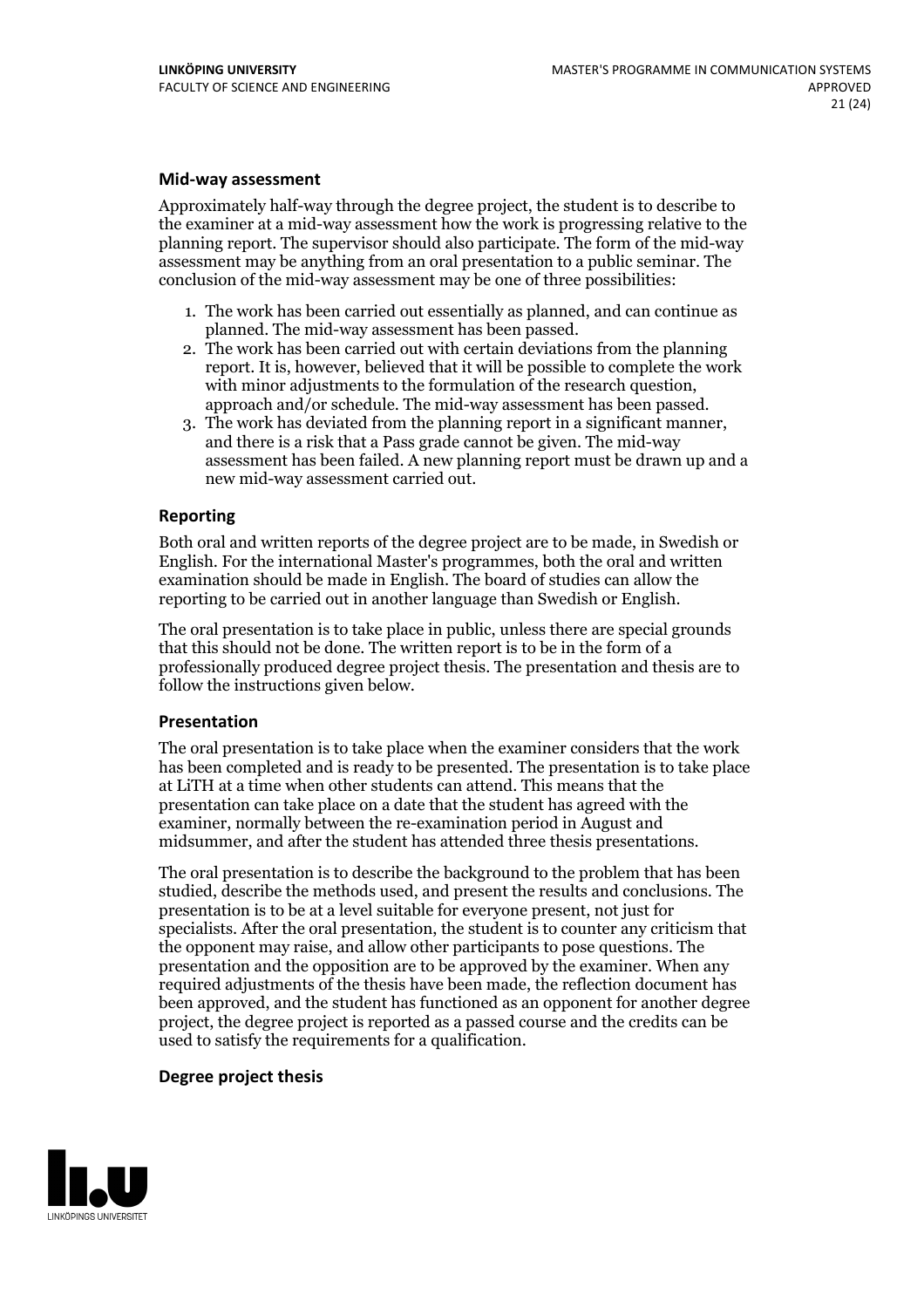The written degree project report is to be professionally written and comprehensive, and it is to demonstrate a scientific approach. The report must be prepared in accordance with principles for acceptable practice when referring to sources (references or quotations for which the source is specified) when the text, images, ideas, data, etc., of other people are used. It is also to be made clear whether the author has reused his or her own text, images, ideas, data, etc. from previous examinations, such asundergraduate work, project reports, etc. (This is sometimes known as "self-plagiarism".) A failure to specify such sources may be regarded as attempted deception during examination.

The contents are to be easy to understand, and the way in which material is presented is important. It must describe the background to the project and the formulation of the research question. The choice of approach is to be clearly explained, and the thesis should make clear the coupling between the results and the conclusions. Commonly accepted scientific methods are to be used for processing the results. The discussion is to be comprehensive, and demonstrate that the student masters analytical thought processes. The thesis is to demonstrate good mastery of the literature in the field, and include an abstract. Theses that are principally written in Swedish should contain a summary in English. A publication-ready manuscript and a reflection document covering the work undertaken are to be submitted to the examiner within 10 days after the oral presentation. The examiner may grant an exemption from this requirement. If final versions of the required documents are not submitted as stipulated, the examiner may determine that the presentation is to be rescheduled.

The Faculty of Science and Engineering (Institute of Technology) at Linköping University recommends that degree project theses be published.

## **Opposition**

An oral opposition is to be carried out either before or after the student presents his or her thesis. The opponent must satisfy the same requirements for the number and level of credits gained as those ofthe student's degree project. The opponent must also have attended three thesis presentations as a member of the audience. Acting as an opponent during the thesis presentation of another student is subject to points-based assessment as described in the course syllabus.

The opponent is to:

- discuss and comment on the selection of methods, results and (where relevant) data processing, conclusions, possible alternative solutions and conclusions, and the management of literature
- comment on the general arrangement of the degree project thesis and related, formal aspects of style, and comment on the oral presentation technique
- illuminate the strengths and weaknesses of the thesis.

The duration of the opposition should be approximately the same as that of the presentation, and it is to include a discussion in which the student presenting the thesis replies to and comments on the criticism raised by the opponent.

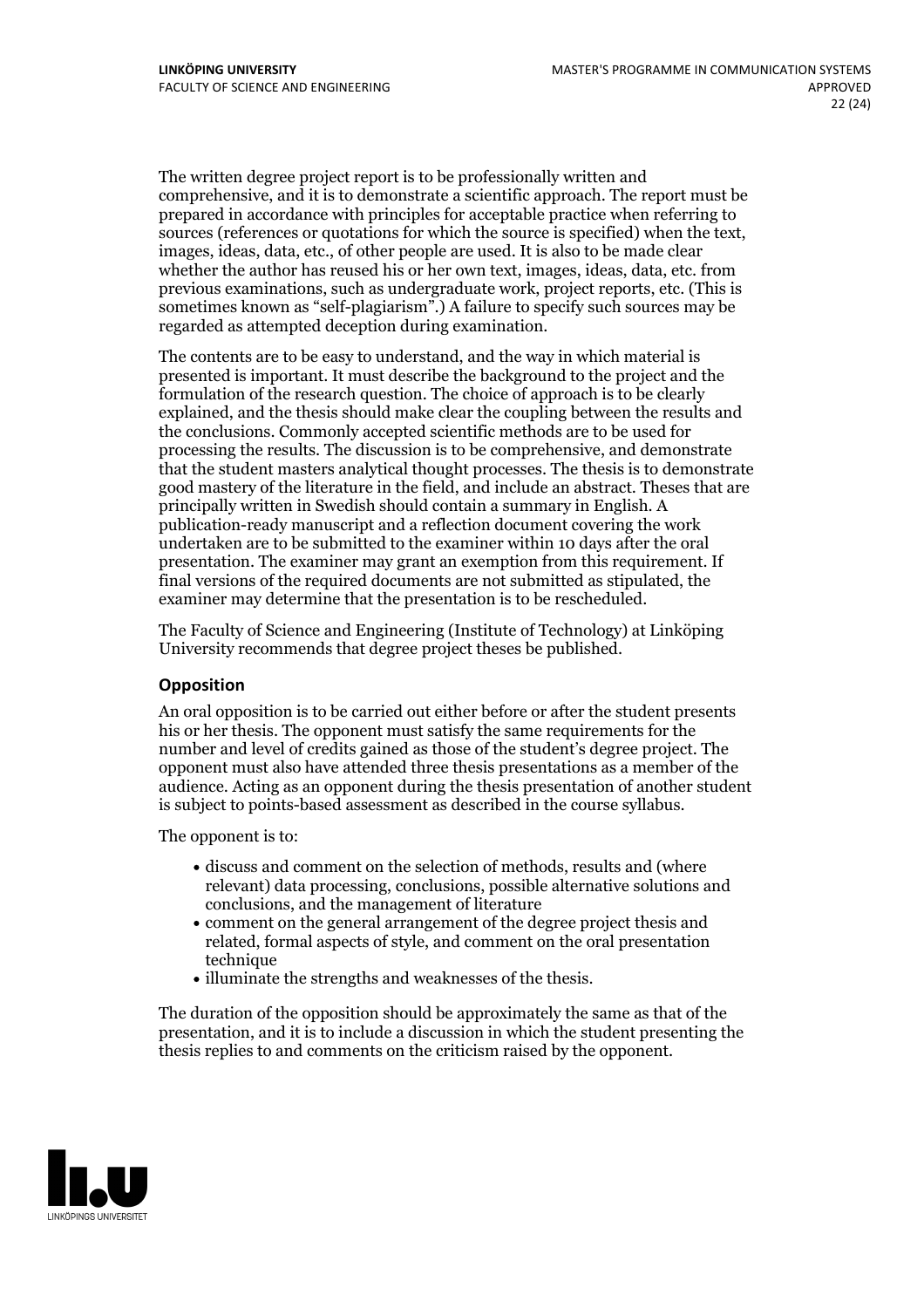Unless otherwise agreed, at least one week before the presentation the opponent is to present in writing to the examiner the important issues that will be discussed, and the structure ofthe opposition that will be taken. The opponent and the examiner discuss the structure that the opponent has drawn up.

In a normal case, the number of opponents will be the same as the number of respondents. In exceptional cases, the examiner may decide that this is not to be the case.

#### **Attendance at presentations**

A student is to attend presentations of degree project theses as described in the course syllabus. The presentations attended must be at the same level or a higher level than the degree project of the student.

It is advantageous that one of the presentations attended is a licenciate degree seminar or a doctoral disputation. The student is responsible for ensuring that a certification of attendance at the presentation is obtained and passed to the departmental administrator for registration in Ladok. Attendance at such presentations is a component of the degree work that is subject to points-based assessment.

The occasions on which a student attends presentations are to be completed before the student presents the degree project thesis. The course syllabus for the degree project describes the scheduling of the attendance at presentations.

### **Reflection document**

A document reflecting on the work that has been carried outis to be submitted to the examiner within 10 working days of the oral presentation. Instructions for preparing a reflection document can be reached through https://www.lith.liu.se/examensarbete/reflektionsdokument?l=en.

#### **Grades**

The degree project is graded as either Pass or Fail. In order for a student to obtain a pass grade for the degree project, all components must be completed and be awarded a pass grade.

#### **Right to obtain supervision**

It is expected that the student complete and pass a degree project within specified time limits. The department is required to provide supervision for a maximum of 18 months after the student has registered the degree project in Ladok. The examiner may grant additional supervision after this period in special cases. If the examiner determines that supervision is to be ended, the degree project is to be awarded a Fail grade. The examiner does not have to fail the degree project if it is considered possible that the student can finish the thesis without further supervision.

If the degree project is awarded a Fail grade for the reason described above or for any other reason, the student is to be directed towards carrying out a further degree project.